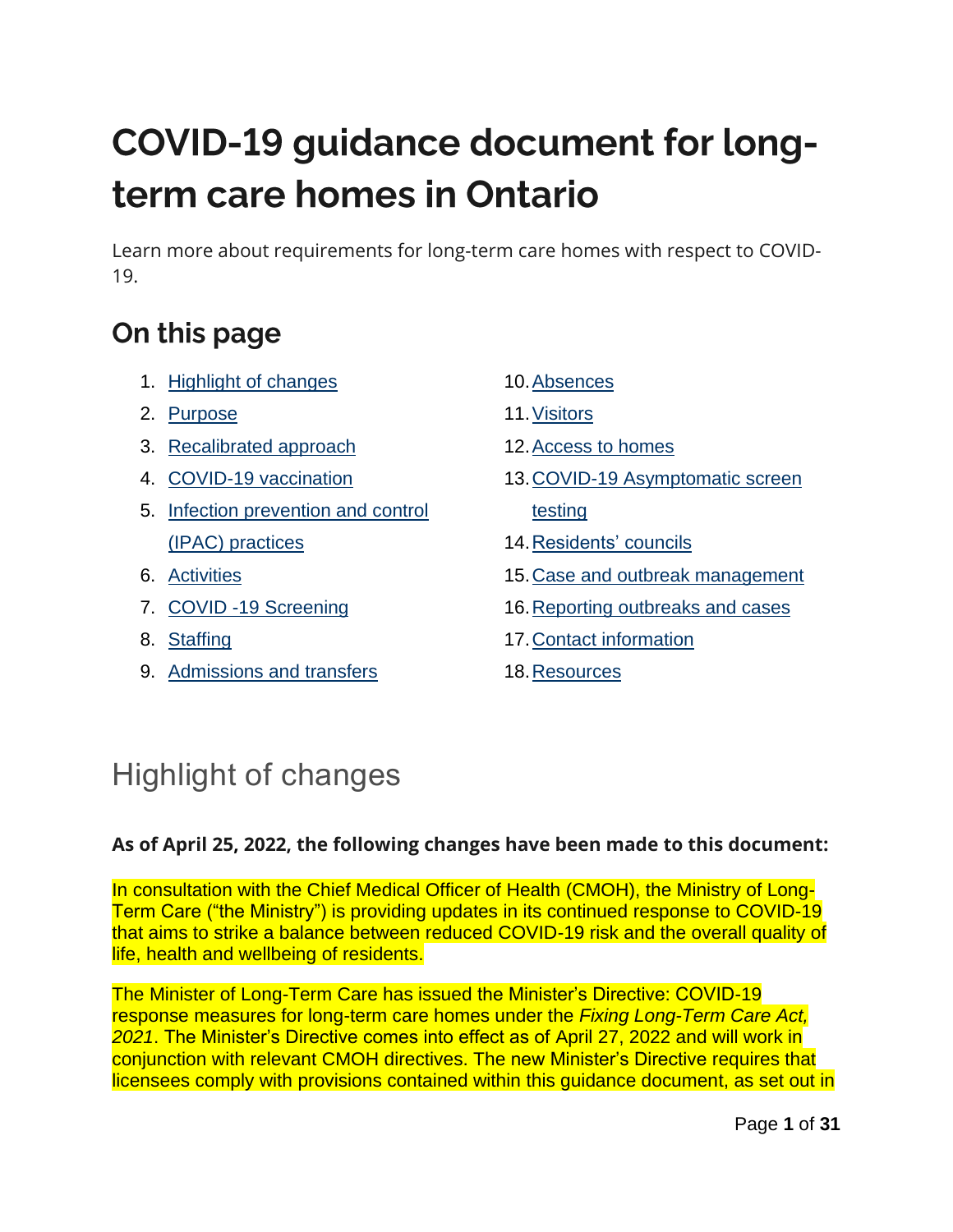the Minister's Directive. In the event of any conflicting direction, the CMOH directives prevail.

Effective April 27, 2022:

- Masking is no longer required when outdoors for staff, residents, students, volunteers, or visitors, but remains encouraged as an added layer of protection against COVID-19.
- The Minister's Directive COVID-19: Long-term care home surveillance testing and access to homes is revoked, and the Asymptomatic screen testing (formerly referred to as "surveillance testing") section of this document has been updated to include the asymptomatic screen testing requirements. References to "fully vaccinated" have been updated to reflect the latest guidance from Ministry of Health to stay "up to date with recommended COVID-19 doses". Aside from this change, there are no other changes to the asymptomatic screen testing requirements themselves.

## Purpose

The purpose of this document is to provide licensees of long-term care homes, as defined in the *[Fixing Long-Term Care Act,](https://www.ontario.ca/laws/statute/21f39) 2021* (the Act), with general information on enforceable requirements set out by the Province of Ontario with respect to the COVID-19 pandemic, including those set out in [Directive](https://www.health.gov.on.ca/en/pro/programs/publichealth/coronavirus/docs/directives/LTCH_HPPA.pdf) #3, issued by the Chief Medical Officer of Health (CMOH) as well as the Minister's Directive: COVID-19 response measures for long-term care homes ("Minister's Directive") and to help homes in developing approaches for operating safely while providing the greatest possible opportunities for maximizing resident quality of life.

This document is to be followed in conjunction with any applicable legislation, directives, and orders and is not intended as a substitute and does not constitute legal advice. This document should be followed unless there are reasonable health and safety reasons to exercise discretion as ordered by the local public health unit. Where homes are undertaking COVID-19 measures that exceed the requirements in this document or the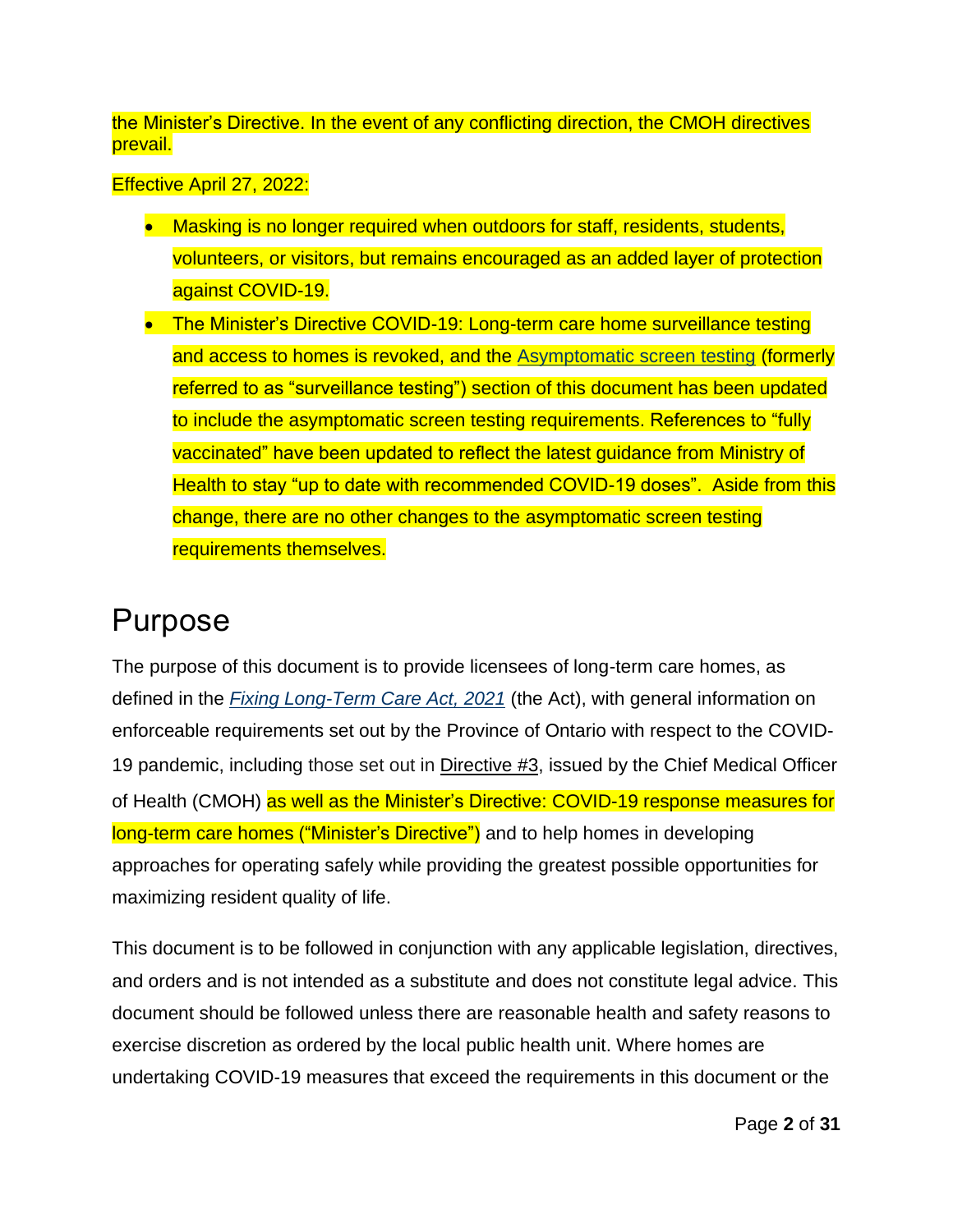applicable legislation, directives, and orders, it is expected that the home will consult with their local public health unit, their Residents' Council and Family Council prior to implementation.

In the event of any conflict between this document and any applicable legislation, directive, or order, the legislation, directive, or order prevails. Additionally, this document is not intended to take the place of medical advice, diagnosis, or treatment.

For the purpose of interpreting this document, "up-to-date" with COVID-19 vaccines has the same meaning as the current version of [Staying Up to Date with COVID-19](https://www.health.gov.on.ca/en/pro/programs/publichealth/coronavirus/docs/vaccine/COVID_19_vaccine_up_to_date.pdf) Vaccines: [Recommended](https://www.health.gov.on.ca/en/pro/programs/publichealth/coronavirus/docs/vaccine/COVID_19_vaccine_up_to_date.pdf) Doses. COVID-19 SARS-CoV-2, the virus which causes COVID-19, primarily spreads from one person to another when an infected person breathes, talks, coughs, or sneezes and releases respiratory emissions of different sized virus-laden particles into the air.

There is not one specific measure that will prevent SARS-CoV-2 transmission. However, the use of multiple layers of prevention provides the best protection, especially when people cannot avoid closed spaces, crowded places, and close contact.

## <span id="page-2-0"></span>Recalibrated Approach

With the steps being taken to re-open Ontario, including easing measures for long-term care homes, the ministry is shifting public health measures in the long-term care sector to a stabilization and recovery emphasis while ensuring preparedness in case of another wave. The key approach is to further rebalance the risks associated with COVID-19 against the risks that measures present to residents' overall health and wellbeing. The Ministry continues to work with the Office of the Chief Medical Officer of Health (OCMOH) to monitor trends and will respond as necessary to any new or emerging issues related to the pandemic, such as a new variant of concern.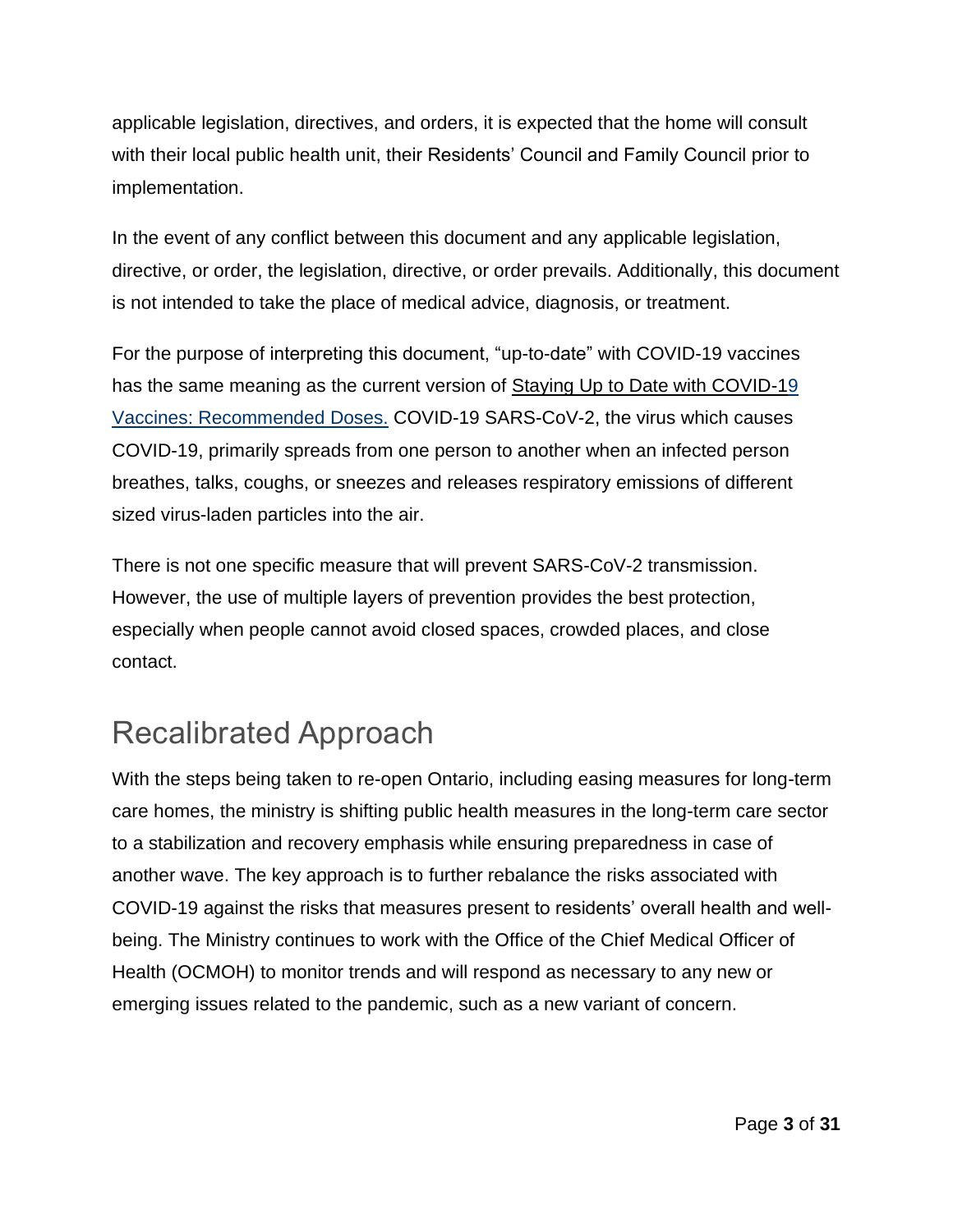Up-to-date information and evidence regarding variants of concern can be found on [Public Health Ontario's](https://www.publichealthontario.ca/en/diseases-and-conditions/infectious-diseases/respiratory-diseases/novel-coronavirus/variants) website.

## <span id="page-3-0"></span>COVID-19 Vaccination

The vaccination program in long-term care homes has been a tremendous success, with staff, residents, and family members having stepped up to get vaccinated to protect themselves and each other.

The now revoked Minister's Directive on Long-Term Care Home COVID-19 Immunization Policy was instituted at a specific point in time of the pandemic to ensure all long-term care homes had a vaccine policy in place that met specific criteria. Revoking this Minister's Directive signaled a shift from a provincial directive back to the Ministry taking a guidance-based approach that supports licensees with their employerled policies and promotes best practices.

#### **Vaccination policies**

Long-term care licensees retain the ability to impose vaccination requirements for existing and new staff, students, and volunteers, provided they comply with all applicable laws, such as the *Human Rights Code*.

In addition, nothing prevents licensees from having proof-of-vaccination requirements for caregivers, general visitors and support workers provided the licensee's requirements are consistent with the *Fixing Long-Term Care Act, 2021,* including the Residents' Bill of Rights and section 5 of the Act (right to a safe and secure home), and O. Reg. 246/22: General, and comply with all other applicable laws including the *Human Rights Code*.

While licensees have the ability to develop their own proof-of-vaccination policies, to ensure that residents are not unreasonably restricted from having visitors in accordance with the Residents' Bill of Rights, vaccination policies must not apply to outdoor visitors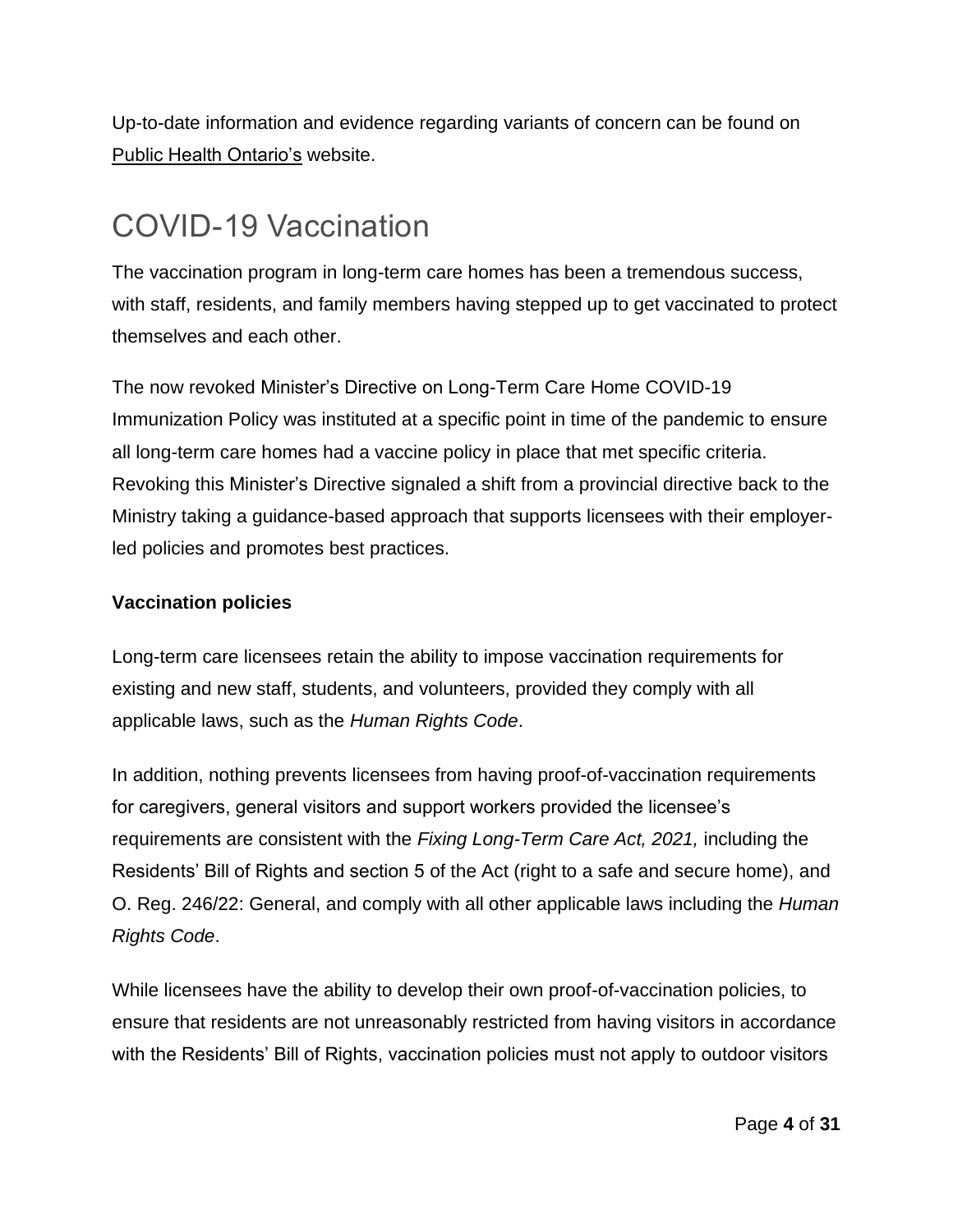or to visitors under the age of 5 (who are not yet eligible to be vaccinated). Licensees should engage with their Residents' Council, Family Council, and local public health unit to inform their policies, review their policies regularly to ensure they are supported by the most current clinical advice, and seek independent legal advice as needed regarding their ongoing policies.

To augment continued vaccination policies, long-term care homes are strongly encouraged to consider best practices regarding promoting awareness of the benefits of vaccination, ensuring the most current information regarding booster eligibility is available, and offering on site vaccination.

#### **Best practices**

#### Promoting awareness of the benefits of vaccination

There continues to be an increased risk for severe outcomes as a result of COVID-19 in the elderly population due to age and underlying medical conditions, particularly in shared living spaces like long-term care homes. Vaccination remains the best defense against COVID-19.

Regardless of a home's specific vaccination policy, all individuals entering long-term care homes, including residents, staff, caregivers, and visitors, are strongly encouraged to get vaccinated and stay up-to-date with all recommended COVID-19 doses. All vaccines provided as part of Ontario's vaccine rollout are safe and effective.

COVID-19 vaccine booster doses help to increase protection against symptomatic infection and severe outcomes at the individual level and help to reduce transmission at the population level. Evidence shows that vaccine effectiveness against symptomatic infection wanes over time, with little to no protective effect six months after the second dose, and that protection from infection is restored shortly after receiving a booster dose to between 50 and 70%. Additionally, evidence shows that booster doses are highly effective against severe outcomes, including hospitalizations and death. The more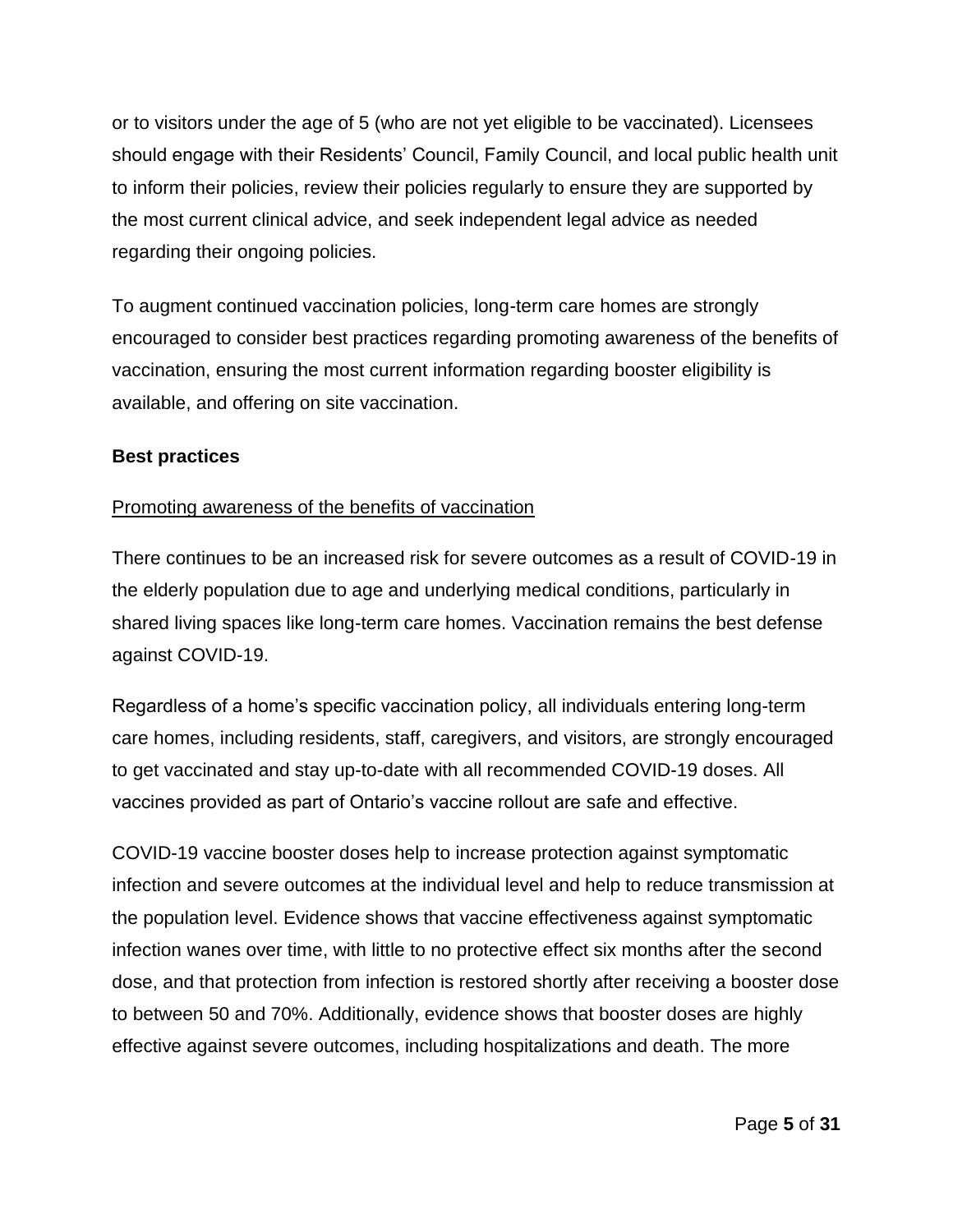people who have up-to-date COVID-19 vaccinations, the lower the risk of infection and the lower the chance that COVID-19 will enter homes and affect the lives of residents.

For more information on recommended doses of COVID-19 vaccine, please review the Ministry of Health's guidance document [Staying Up to Date with COVID-19 Vaccines:](https://www.health.gov.on.ca/en/pro/programs/publichealth/coronavirus/docs/vaccine/COVID_19_vaccine_up_to_date.pdf) [Recommended Doses.](https://www.health.gov.on.ca/en/pro/programs/publichealth/coronavirus/docs/vaccine/COVID_19_vaccine_up_to_date.pdf) Additional information about COVID-19 vaccination can also be found online on the [COVID-19 vaccines for Ontario](https://covid-19.ontario.ca/covid-19-vaccines-ontario) website.

#### Eligibility for booster doses

Currently, residents of long-term care homes are eligible for a fourth dose of an mRNA vaccine if at least three months have passed since their third dose. Residents who have not yet received their third or fourth dose are likely becoming increasingly susceptible to COVID-19 infection due to waning immunity and should be strongly encouraged to get booster doses.

All adults are eligible for a booster dose of an mRNA vaccine if at least three months have passed since their second dose, and youth aged 12-17 are eligible six months after their second dose.

#### Onsite vaccination

Onsite vaccine administration by homes remains the preferred approach to ensure vaccines can get to residents, caregivers, and staff as quickly as possible. Homes that are set up for self-administration of COVID-19 vaccines should work with their local public health units to request vaccine and relevant ancillary supplies for administering vaccine doses to residents, staff, and caregivers onsite.

Homes that are not yet set-up for self-administration are asked to either take the necessary steps to onboard for self-administration, and/or consider other avenues for administering vaccines onsite, such as working with their local public health unit to arrange for a local pharmacy, community family physicians, and / or Emergency Medical Services staff to administer boosters.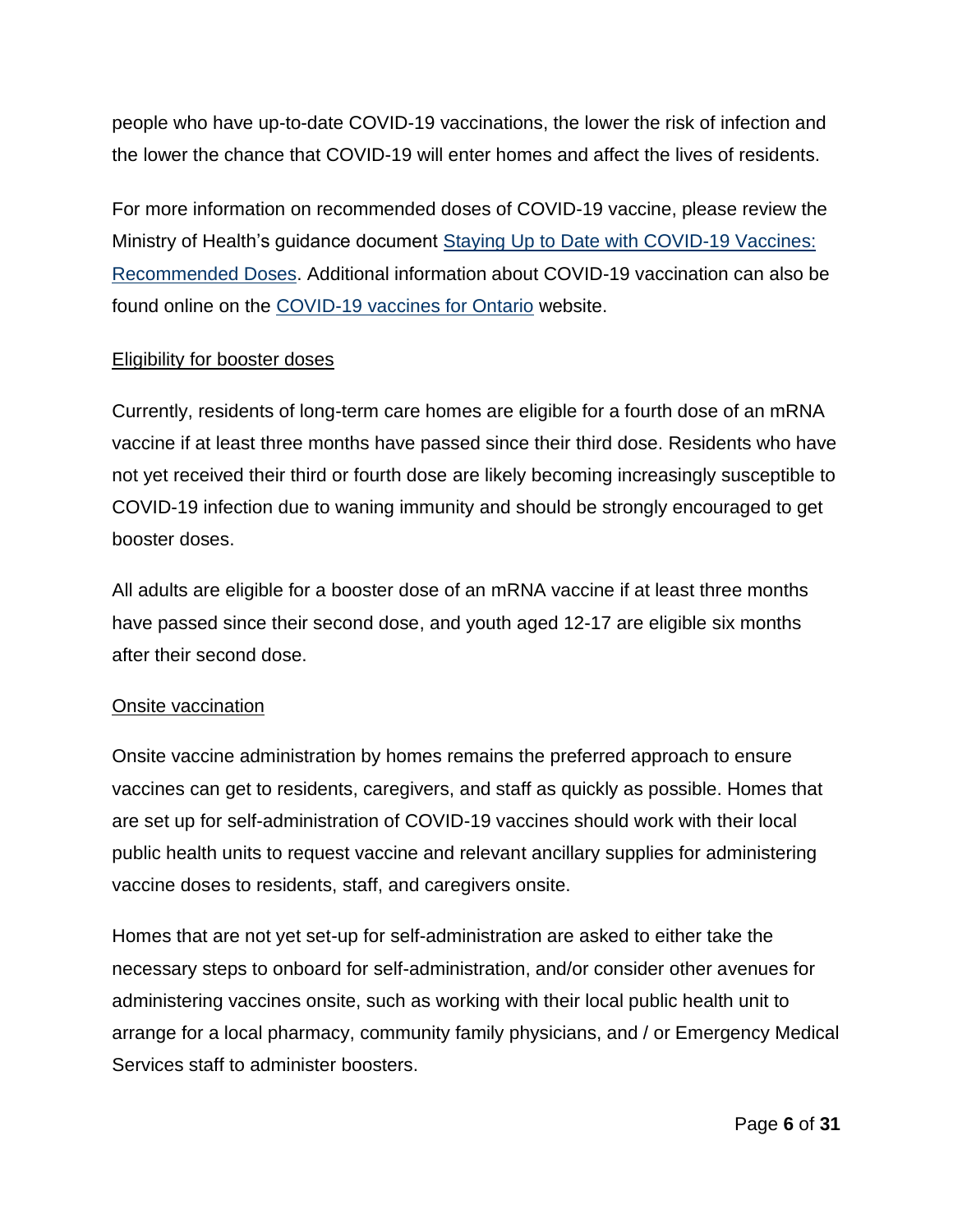Onsite vaccine administration should be inclusive of residents, staff, and caregivers regardless of whether the home is administering or another partner. Notwithstanding the benefits of onsite administration, homes should also continue to strongly encourage staff and caregivers to leverage resources available in the community to get their booster dose as soon as they are eligible. Staff and caregivers can book booster appointments on the provincial COVID-19 vaccination portal, by calling the Provincial Vaccine Contact Centre at 1-833-943-3900, or through select pharmacies and primary care settings. Homes are also encouraged to support staff and remove any barriers to getting a booster (e.g., support paid time to go to a vaccine appointment).

## <span id="page-6-0"></span>Infection prevention and control (IPAC) practices

The importance of ongoing adherence to strong and consistent IPAC processes and practices cannot be overstated. It is critical that homes strive to prevent and limit the spread of COVID-19 by ensuring that strong and consistent IPAC practices are implemented and continuously reviewed. Appropriate and effective IPAC practices must be carried out by all people attending or living in the home, at all times, regardless of whether there are cases of COVID-19 in the home or not, and regardless of the vaccination status of an individual.

### IPAC audits

Per [Directive #3,](https://www.health.gov.on.ca/en/pro/programs/publichealth/coronavirus/docs/directives/LTCH_HPPA.pdf) homes must be completing IPAC audits every two weeks unless in outbreak. When a home is in outbreak IPAC audits must be completed weekly.

Homes are reminded that IPAC audits should be rotated across shifts, including evenings and weekends.

At minimum, homes must include in their audit the **PHO's COVID-19: Self-Assessment** [Audit Tool for Long-Term Care Homes and Retirement Homes.](https://www.publichealthontario.ca/-/media/documents/ncov/ltcrh/2021/12/covid-self-assessment-audit-tool-ltc.pdf?sc_lang=en%22)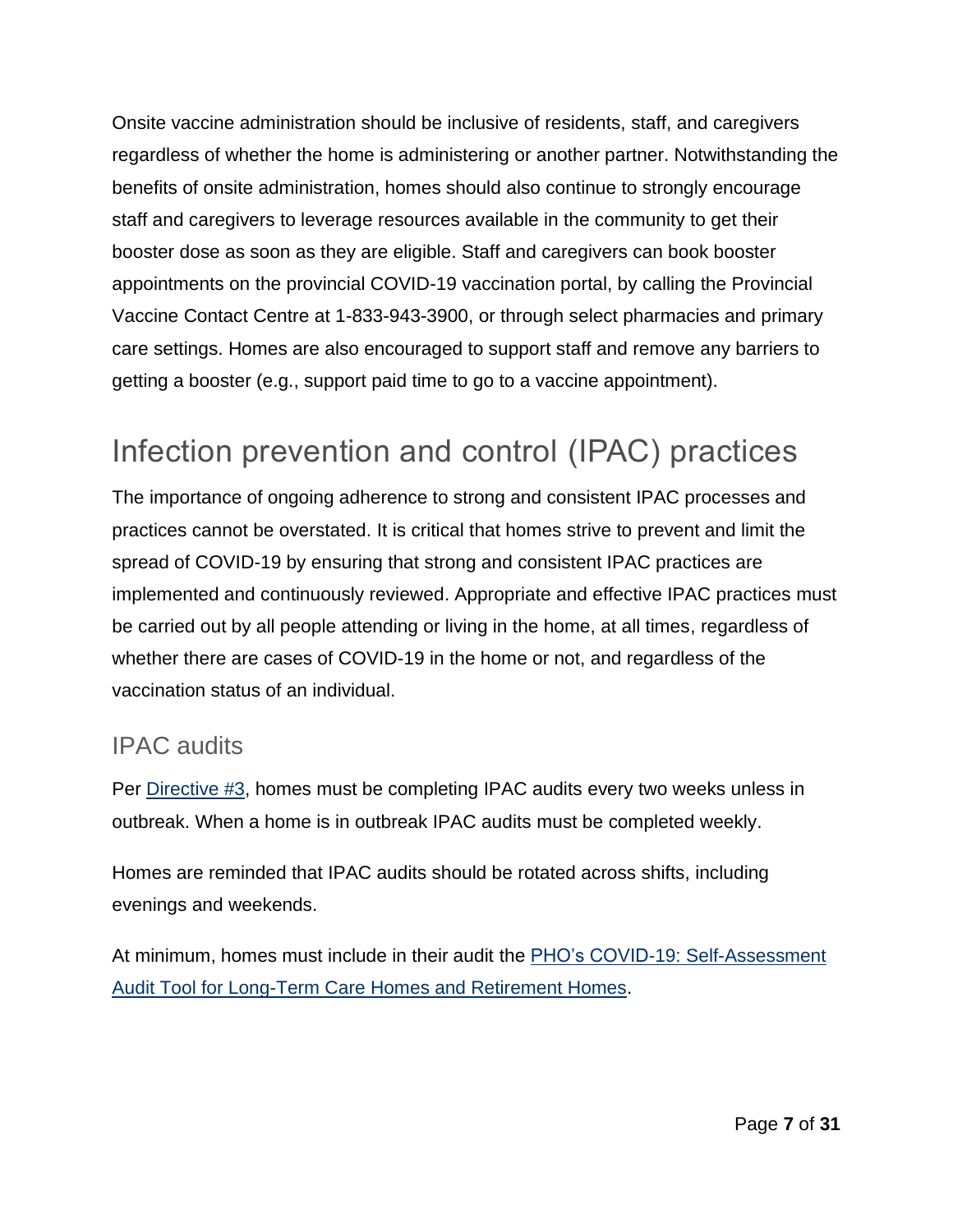Results of the IPAC audit should be kept for at least 30 days and shared with inspectors from PHU, Ministry of Labour, Skills, Training and Development, and MLTC for LTCHs upon request.

### General IPAC requirements

As a reminder, licensees are subject to section 23 of the Act, which requires that every home have an IPAC program. Additionally, section 102 of O. [Reg. 246/22](https://www.ontario.ca/laws/regulation/r22246) contains additional requirements, including that homes are to follow an interdisciplinary team approach in the coordination and implementation of the IPAC program and that every long-term care home must have a designated IPAC lead. The importance of ongoing adherence to strong IPAC processes and practices cannot be overstated.

Specific requirements for long-term care homes in the context of the COVID-19 pandemic are also set out in the Required Infection and Prevention Control (IPAC) Practices section of Directive #3.

### **Everyone in a long-term care home, whether staff, student, volunteer, caregiver, support worker, general visitor, or resident, has a responsibility to ensure the ongoing health and safety of all by practicing these measures at all times.**

Licensees should ensure that they have adequate stock levels of all supplies and materials required on a day-to-day basis regardless of outbreak status.

Further IPAC requirements including personal protective equipment (PPE) can be found in [Directive #1,](https://www.health.gov.on.ca/en/pro/programs/publichealth/coronavirus/docs/directives/health_care_providers_HPPA.pdf) [Directive #3](https://www.health.gov.on.ca/en/pro/programs/publichealth/coronavirus/docs/directives/LTCH_HPPA.pdf) and [Directive #5](https://www.health.gov.on.ca/en/pro/programs/publichealth/coronavirus/docs/directives/public_hospitals_act.pdf) issued by the CMOH.

For further guidance/elaboration on best practices related to IPAC, refer to the following Public Health Ontario websites:

- o Infection Prevention and Control for [Long-Term](https://www.publichealthontario.ca/-/media/documents/i/2021/ipac-ltch-principles-best-practices.pdf?la=en#:~:text=The%20goals%20of%20an%20IPAC%20program%20are%3A&text=To%20protect%20residents%20from%20health,reduced%20morbidity%20associated%20with%20infections.&text=To%20prevent%20the%20spread%20of,in%20the%20health%20care%20environment.) Care Homes: Summary of Key [Principles](https://www.publichealthontario.ca/-/media/documents/i/2021/ipac-ltch-principles-best-practices.pdf?la=en#:~:text=The%20goals%20of%20an%20IPAC%20program%20are%3A&text=To%20protect%20residents%20from%20health,reduced%20morbidity%20associated%20with%20infections.&text=To%20prevent%20the%20spread%20of,in%20the%20health%20care%20environment.) and Best Practices
- o [COVID-19:](https://www.publichealthontario.ca/-/media/documents/ncov/ipac/covid-19-ipack-checklist-ltcrh?la=en) Infection Prevention and Control Checklist for Long-Term Care and [Retirement](https://www.publichealthontario.ca/-/media/documents/ncov/ipac/covid-19-ipack-checklist-ltcrh?la=en) Homes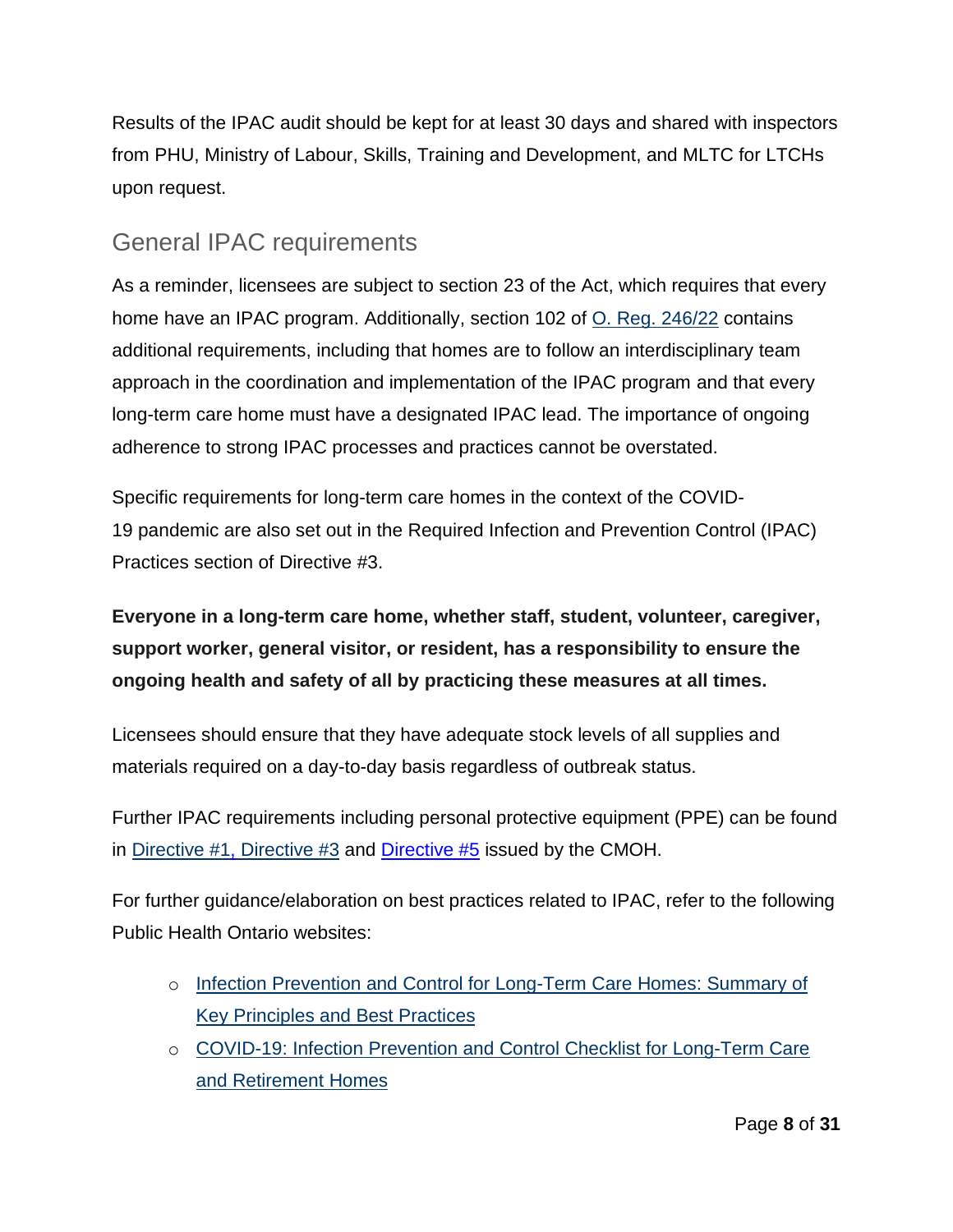### o [Heating, Ventilation and Air Conditioning \(HVAC\) Systems in Buildings and](https://www.publichealthontario.ca/-/media/documents/ncov/ipac/2020/09/covid-19-hvac-systems-in-buildings.pdf?sc_lang=en)  [COVID-19](https://www.publichealthontario.ca/-/media/documents/ncov/ipac/2020/09/covid-19-hvac-systems-in-buildings.pdf?sc_lang=en)

### Physical distancing

Consistent with [Directive](https://www.health.gov.on.ca/en/pro/programs/publichealth/coronavirus/docs/directives/LTCH_HPPA.pdf) #3, homes must ensure that physical [distancing](https://www.publichealthontario.ca/-/media/documents/ncov/ltcrh/2020/10/covid-19-poster-physically-distance-long-term-care.pdf?la=en) (a minimum of two metres or six feet) is practiced by all individuals at all times, except for the purposes of providing direct care to a resident or when the following **exceptions** apply:

- between residents and their visitors
- between residents in one-on-one or in small group settings
- for the purposes of compassionate or end-of-life visits
- while providing personal care services (for example, haircutting)
- between staff and clients of Adult Day Programs that take place on the site of a long-term care home

### **Masking**

- Homes must ensure that all staff, students, volunteers, and visitors (general or essential) wear a medical mask for the entire duration of their shift or visit indoors regardless of their immunization status (including in the resident's room).
- Masks are not required outdoors for staff, residents, students, volunteers or visitors (general or essential), however outdoor masking is still recommended and encouraged where tolerated as an added layer of protection when in close proximity to others.
- Removal of masks for the purposes of eating should be restricted to areas designated by the home.

**For residents**: homes are required to have policies regarding masking for residents. While there is no requirement for residents to wear a mask inside of the home, a home's policies must set out that residents must be encouraged to wear/be assisted to wear a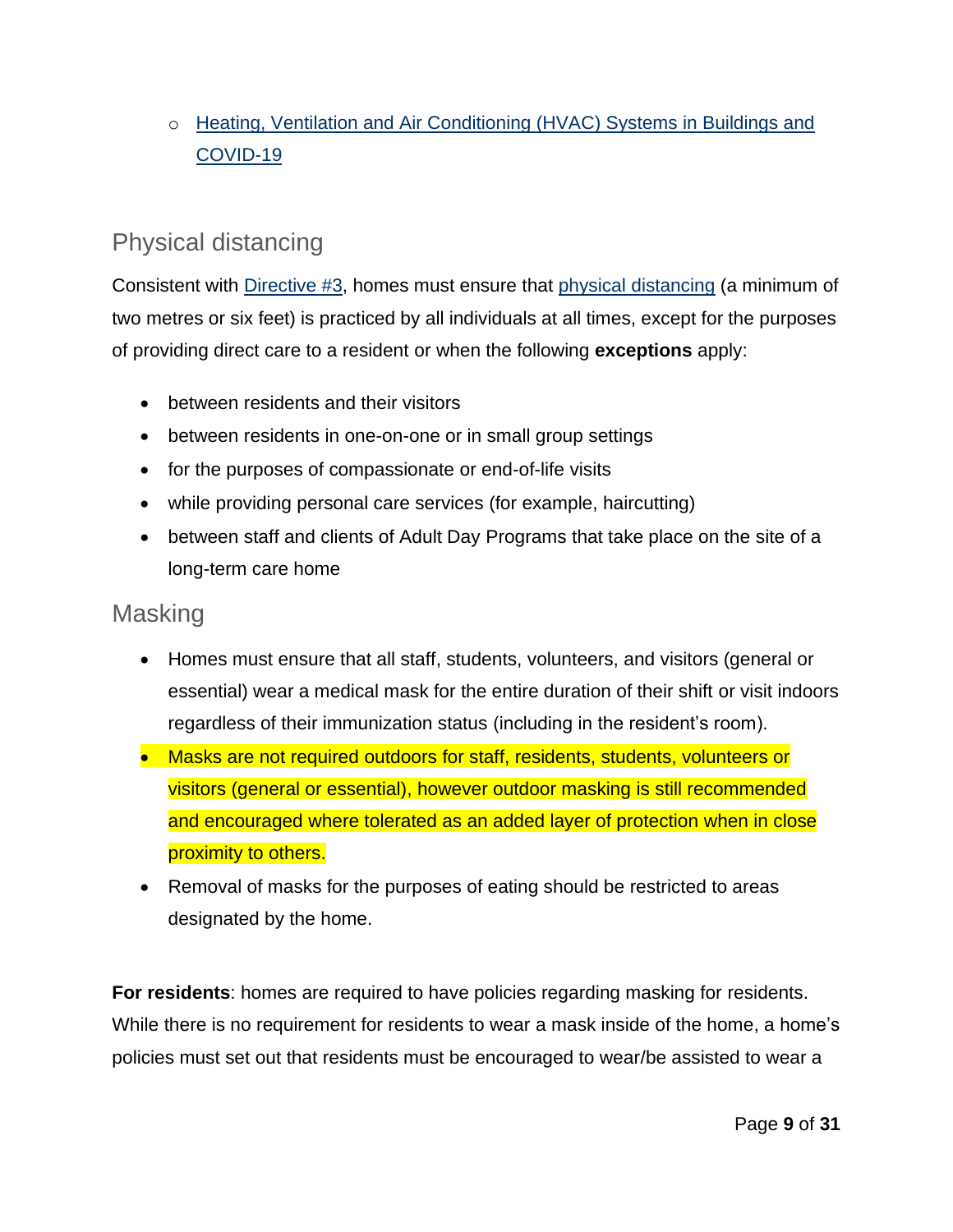medical mask or non-medical mask when receiving direct care from staff, when in common areas with other residents (with the exception of mealtimes), and when receiving a visitor, as tolerated.

**Exceptions** to the masking requirements are:

- children who are younger than two years of age;
- any individual (staff, visitor or resident) who is being accommodated in accordance with the *[Accessibility](https://www.ontario.ca/laws/statute/05a11) for Ontarians with Disabilities Act, 2005* or the Ontario *[Human Rights Code;](https://www.ontario.ca/laws/statute/90h19)*
- if entertainment provided by a live performer (that is, a visitor) requires the removal of their mask to perform their talent.

Homes must also have policies for individuals (staff, students, volunteers, visitors, or residents) who:

- have a medical condition that inhibits their ability to wear a mask
- are unable to put on or remove their mask without assistance from another person

## <span id="page-9-0"></span>**Activities**

### Communal dining

Communal dining is an important part of many homes' social environment.

All long-term care homes may provide communal dining with the following precautions:

- when not eating or drinking, residents should be encouraged to wear a mask where possible or tolerated
- caregivers and general visitors may accompany a resident for meals to assist them with eating; however, caregivers or general visitors must remain masked at all times and not join in the meal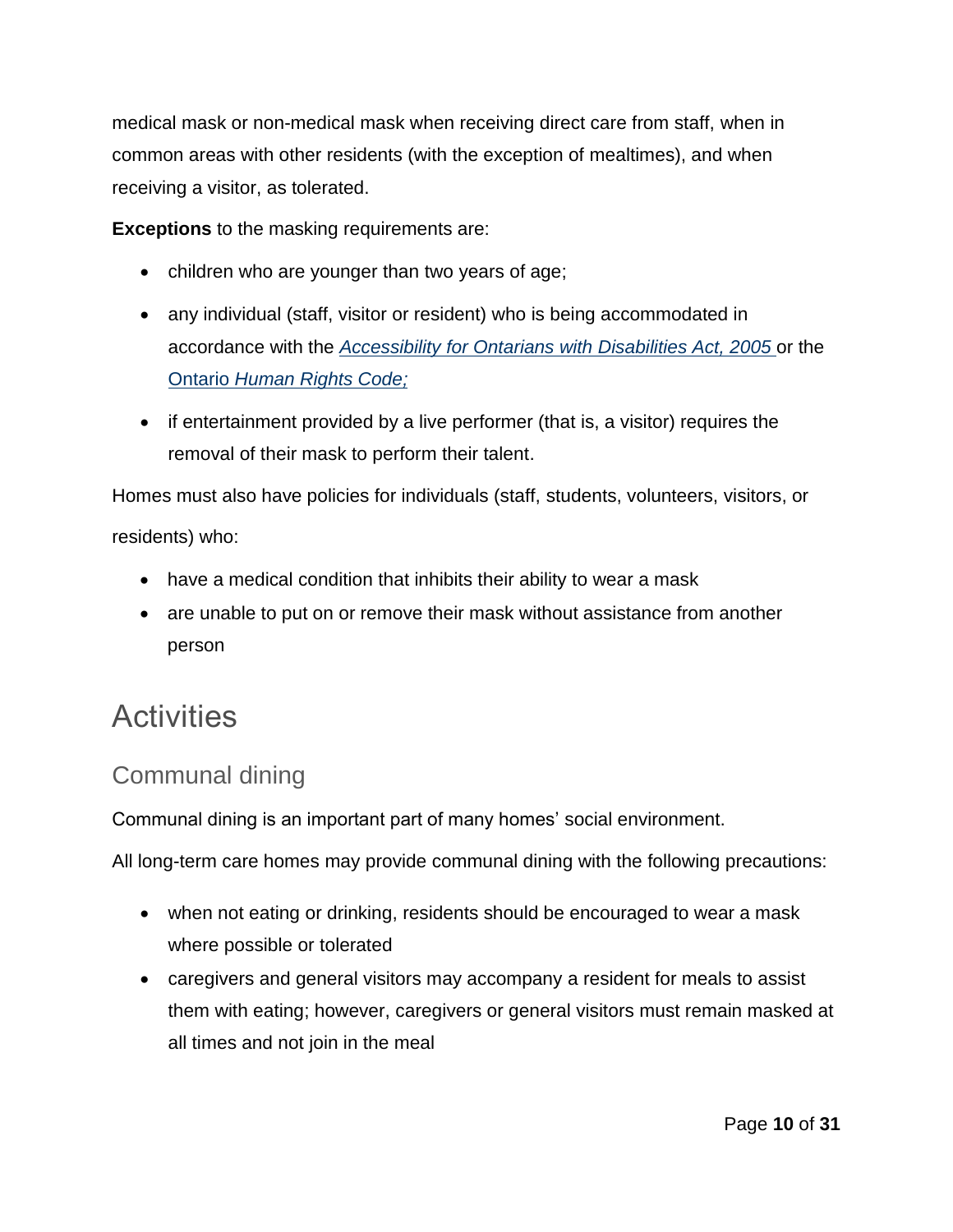• frequent hand hygiene of residents, and staff, general visitors, caregivers, and volunteers assisting residents with eating must be undertaken

Unless otherwise directed by the local public health unit, homes may offer buffet or family-style service, including during regular daily meals and as part of special occasions/celebrations (for example, to celebrate a holiday).

### Group activities: organized events and social gatherings

Homes are to provide opportunities for residents to gather for group activities including for social purposes, physical activities, hobbies/crafts, celebrations such as for birthdays, and religious ceremonies/practices consistent with licensees' requirement to ensure that there is an organized program for the home to ensure that residents are given reasonable opportunity to practice their religious and spiritual beliefs, and to observe the requirements of those beliefs, pursuant to section 18 of the Act.

Social group activities can be increased in size (more than 10). However, larger social group activities where potential crowding can occur should continue to be avoided, and IPAC measures must continue to be followed by staff, residents, and visitors to promote safety and wellbeing (e.g., masking, physical distancing, good ventilation, etc.). General visitors and caregivers may join residents during the activities in all homes while indoors, unless otherwise directed by the local public health unit.

#### **What happens in an outbreak?**

In the event of a COVID-19 outbreak, residents must be cohorted for all non-essential activities including communal dining, organized events, and social gatherings. Different cohorts are not to be mixed, and residents from different cohorts should not visit one another. Additional guidance on cohorting of residents during outbreaks can be found in the [COVID-19 Guidance: Long-Term Care Homes and Retirement](https://www.health.gov.on.ca/en/pro/programs/publichealth/coronavirus/docs/2019_LTC_homes_retirement_homes_for_PHUs_guidance.pdf) Homes for Public [Health Units.](https://www.health.gov.on.ca/en/pro/programs/publichealth/coronavirus/docs/2019_LTC_homes_retirement_homes_for_PHUs_guidance.pdf)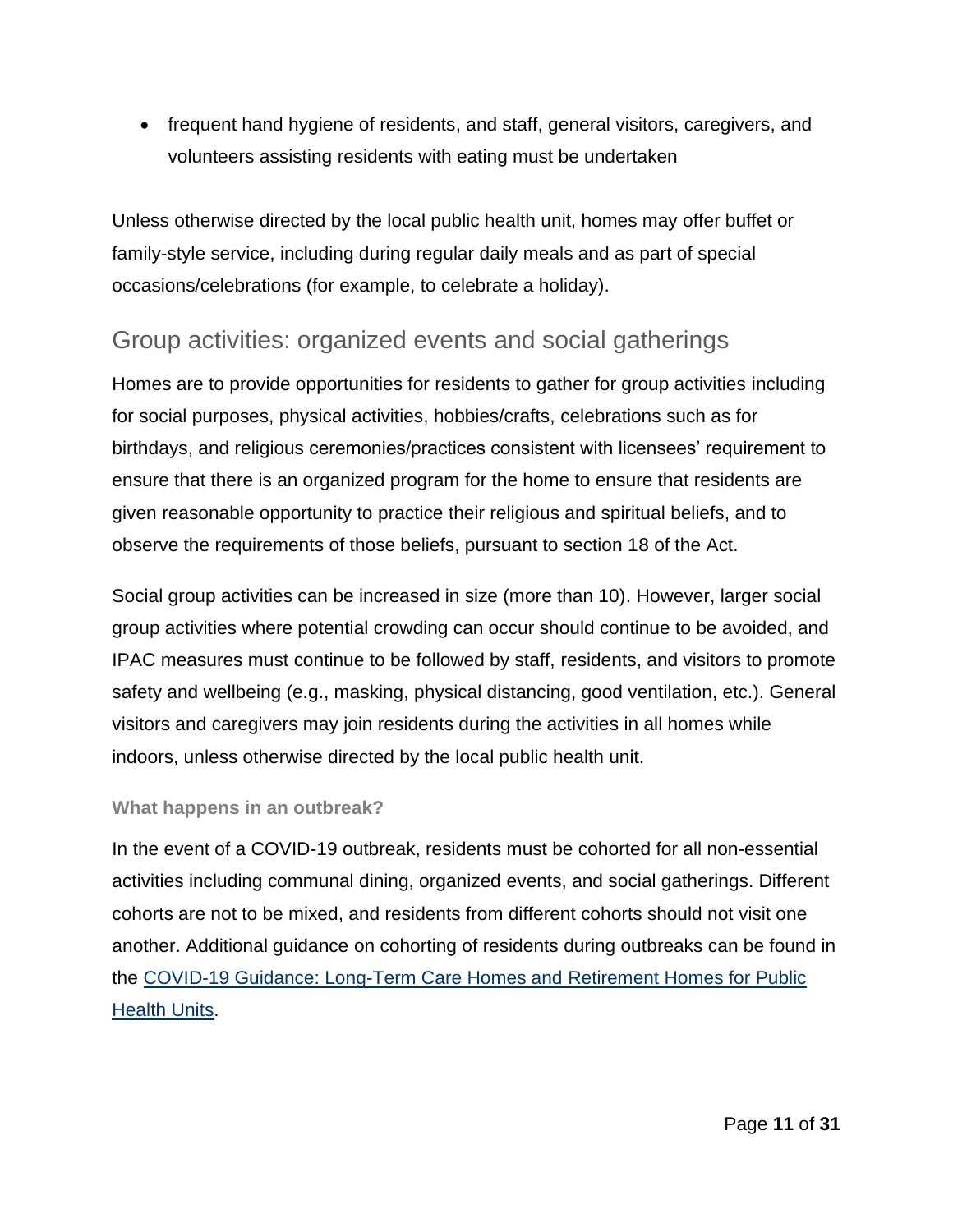#### **What happens when a resident is isolating or fails screening?**

Residents in isolation or who fail screening are not to join in group organized events/activities, dining, or social gatherings. However, homes should attempt to have these residents join-in virtually where possible to provide these residents with an alternative to in-person social interaction.

## COVID-19 Screening

Homes must ensure that all individuals are actively screened for symptoms and exposure history for COVID-19 before they are allowed to enter the home, including for outdoor visits. Homes must follow the [Ministry of Health's COVID-19](https://www.health.gov.on.ca/en/pro/programs/publichealth/coronavirus/docs/2019_screening_guidance.pdf) Screening Tool for [Long-Term Care Homes and Retirement Homes,](https://www.health.gov.on.ca/en/pro/programs/publichealth/coronavirus/docs/2019_screening_guidance.pdf) for minimum requirements and exemptions regarding active screening.

- For clarity, staff and visitors must be actively screened once per day at the beginning of their shift or visit.
- Exception: First responders must be permitted entry without screening in emergency situations.

Any resident returning to the home following an absence who fails active screening must be permitted entry but isolated on additional precautions and tested for COVID-19 as per the [COVID-19 Integrated Testing & Case, Contact and](https://www.health.gov.on.ca/en/pro/programs/publichealth/coronavirus/docs/contact_mngmt/management_cases_contacts.pdf) Outbreak Management [Interim Guidance: Omicron Surge.](https://www.health.gov.on.ca/en/pro/programs/publichealth/coronavirus/docs/contact_mngmt/management_cases_contacts.pdf)

Any staff or visitor who fails active screening (i.e., having symptoms of COVID-19 and/or having had contact with someone who has COVID-19) must not be allowed to enter the home, must be advised to follow public health guidance, and must be encouraged to be tested, if applicable. There are three exceptions where staff or visitors who fail screening may be permitted entry to the home: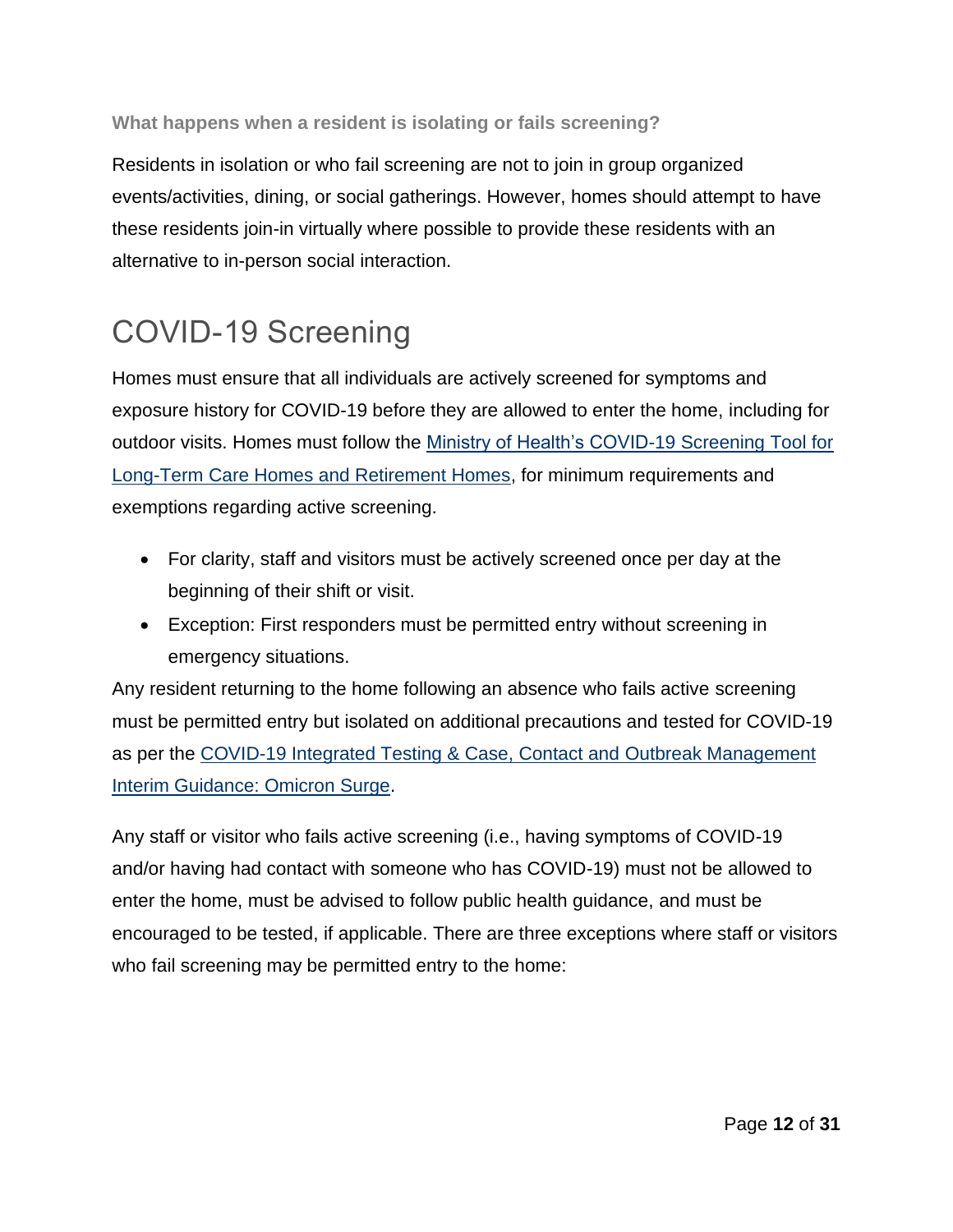- Staff and essential visitors who are up to date on their COVID-19 vaccinations as per the Guidance for [Employers Managing Workers with Symptoms within 48](https://www.health.gov.on.ca/en/pro/programs/publichealth/coronavirus/docs/guidance_for_screening_vaccinated_individuals.pdf)  [Hours of COVID19 or Influenza Immunization](https://www.health.gov.on.ca/en/pro/programs/publichealth/coronavirus/docs/guidance_for_screening_vaccinated_individuals.pdf) document;
- Visitors for palliative end-of-life residents must be screened prior to entry. If they fail screening, they must be permitted entry, but homes must ensure that they wear a medical (surgical/procedural) mask and maintain physical distance from other residents and staff; and
- Staff who are on Test to Work must follow the protocols and requirements for Test to Work per the Ministry of Health's [Management of Cases and Contacts of](https://www.health.gov.on.ca/en/pro/programs/publichealth/coronavirus/docs/early_return%20_to_work.pdf)  [COVID-19 in Ontario.](https://www.health.gov.on.ca/en/pro/programs/publichealth/coronavirus/docs/early_return%20_to_work.pdf)

## <span id="page-12-0"></span>**Staffing**

In recognition of the staffing challenges that long-term care homes are experiencing the ministry has put in place a number of measures to help homes in times of serious staffing shortages that cannot be filled by other means including staffing agencies. Homes not in outbreak have the ability to implement these measures based on their own assessment. When a home is in outbreak, they should work with the PHU when implementing these measures.

#### **Operational flexibility:**

To ensure operational continuity and maintain safety and security for residents, certain transitional provisions have been included in Regulation 246/22 under the Act as follows:

• Require that licensees ensure that a care conference is conducted for residents within three months of Ontario Regulation 95/20 ceasing to be in force, if no care conference has been held since the resident was admitted or if a resident's last care conference was conducted more than one year prior to the date of Ontario Regulation 95/20 ceasing to be in force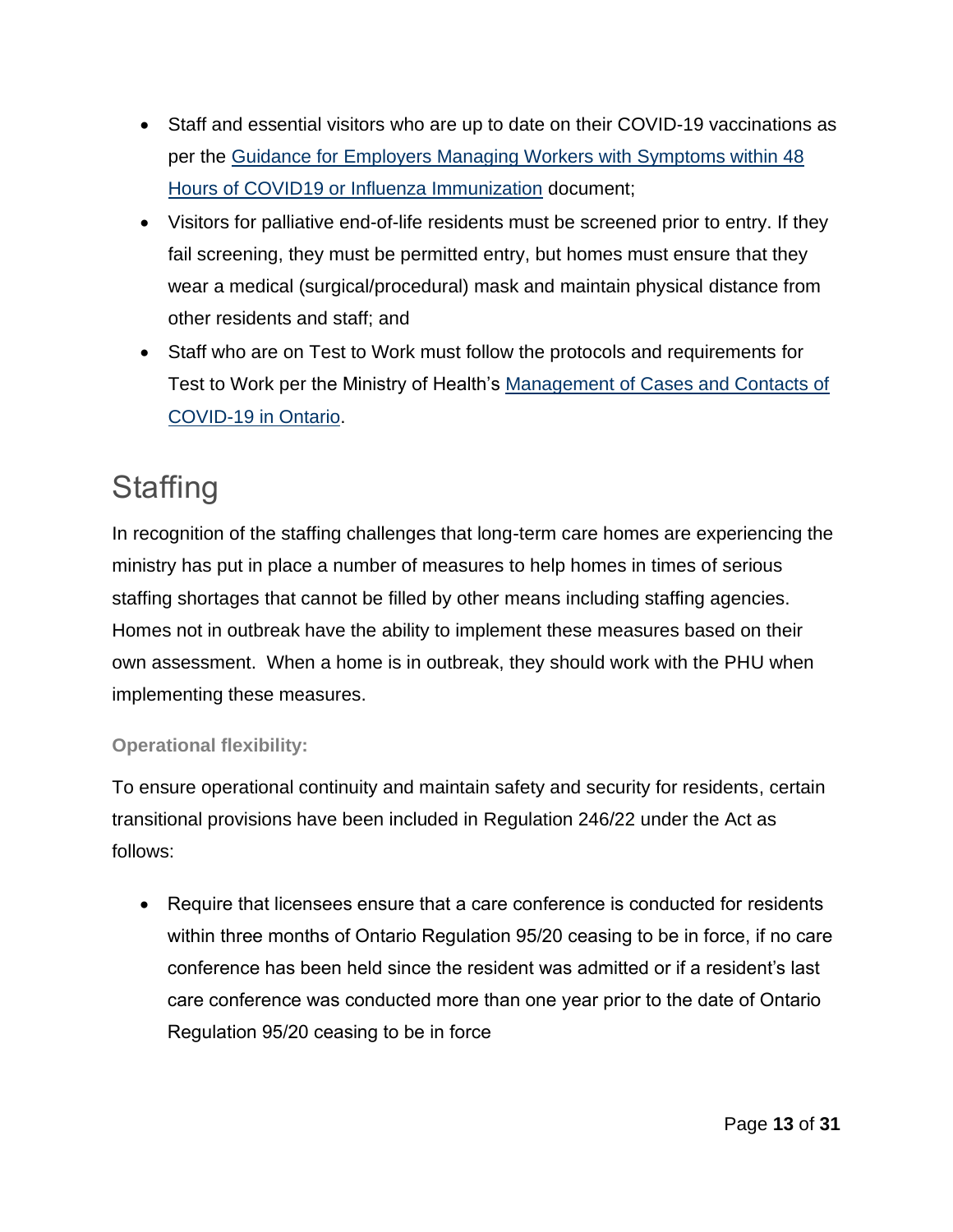- Require licensees to ensure that the annual physical examination is held within three months of Ontario Regulation 95/20 ceasing to be in force, if an annual physical examination had not been held in the year before the ceasing to be in force
- Exempt licensees from meeting the minimum staffing hours requirements in the Act and Regulation, for a period of six months from the date the transitional provision comes into effect, as long as all care requirements associated with the position are met. These exemptions would not apply to the direct hours of care targets referred to in the new Act (sections 8 and 9 of the Act).
- Provide that a licensee is not required to comply with a requirement set out in the Act or Regulation respecting qualifications for members of staff, subject to exceptions, until 12 months after the coming into force of the transitional section, as long as the person holding the position, in the reasonable opinion of the licensee, has the adequate skills, training and knowledge to perform the duties required of that position. This transitional provision does not apply to a number of staff positions, including physicians, registered nurses, registered nurses in the extended class and registered practical nurses.
- Providing that a licensee is not required to comply with the requirements in subsection 140 (3) of the Regulation related to the administration of drugs until 12 months after the coming into force of the transitional section, as long as, where the administration involves the performance of a controlled act set out in subsection 27 (2) of the *Regulated Health Professions Act, 1991*, the person administering the drug is authorized to perform the controlled act under the relevant health profession Act

**Staffing resources available across the system are limited.** Facilities must rely upon their business continuity plans and system partners to support wherever possible. In the event that challenges continue after exhausting your contingency plans, staffing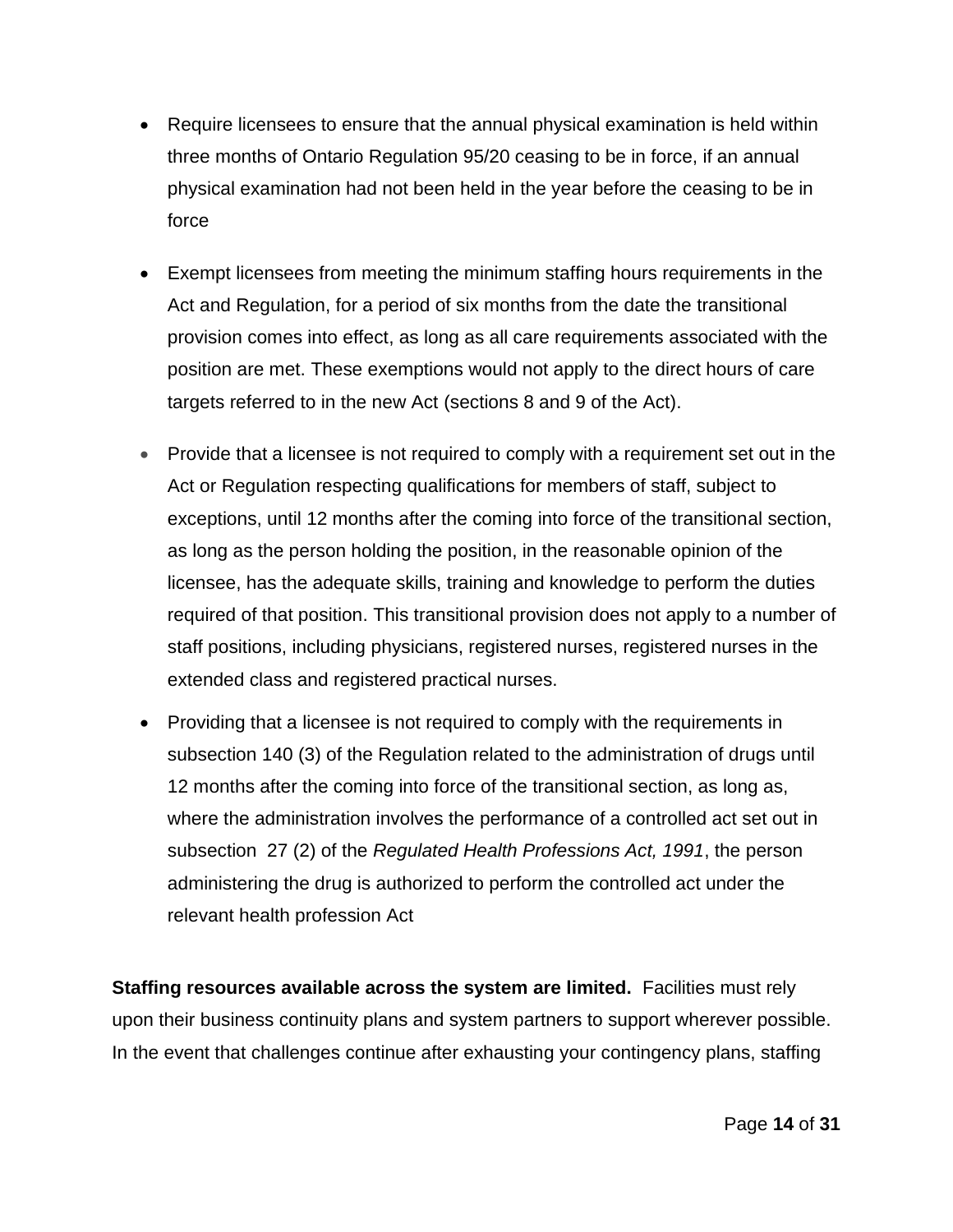agency partnerships, community partners, and corporate or municipal supports (where applicable) homes should escalate to Ontario Health.

## <span id="page-14-0"></span>Admissions and transfers

For matters related to admissions and transfers as well as applicable isolation/testing requirements for long-term care homes, homes are to abide by requirements set out in [Directive #3](https://www.health.gov.on.ca/en/pro/programs/publichealth/coronavirus/docs/directives/LTCH_HPPA.pdf) and the [Ministry of Health COVID-19 Guidance: Long-Term Care Homes](https://www.health.gov.on.ca/en/pro/programs/publichealth/coronavirus/docs/2019_LTC_homes_retirement_homes_for_PHUs_guidance.pdf)  [and Retirement Homes for Public Health Units,](https://www.health.gov.on.ca/en/pro/programs/publichealth/coronavirus/docs/2019_LTC_homes_retirement_homes_for_PHUs_guidance.pdf) specifically Appendix E: Algorithm for Admissions and Transfers for LTCHs and RHs.

### <span id="page-14-1"></span>Absences

#### **Requirements**

All long-term care homes must establish and implement policies and procedures in respect of resident absences, which, at a minimum set out the definitions and requirements/conditions described below.

For **all absences**, residents must be:

- provided with a medical mask when they are leaving the home
- provided a handout that reminds residents and families to practice public health measures such as masking and hand hygiene when outside of the home
- actively screened upon their return to the home

There are four types of absences:

- **1. medical absences** are absences to seek medical and/or health care and include:
	- $\circ$  outpatient medical visits and a single visit (less than or equal to 24 hours in duration) to the Emergency Department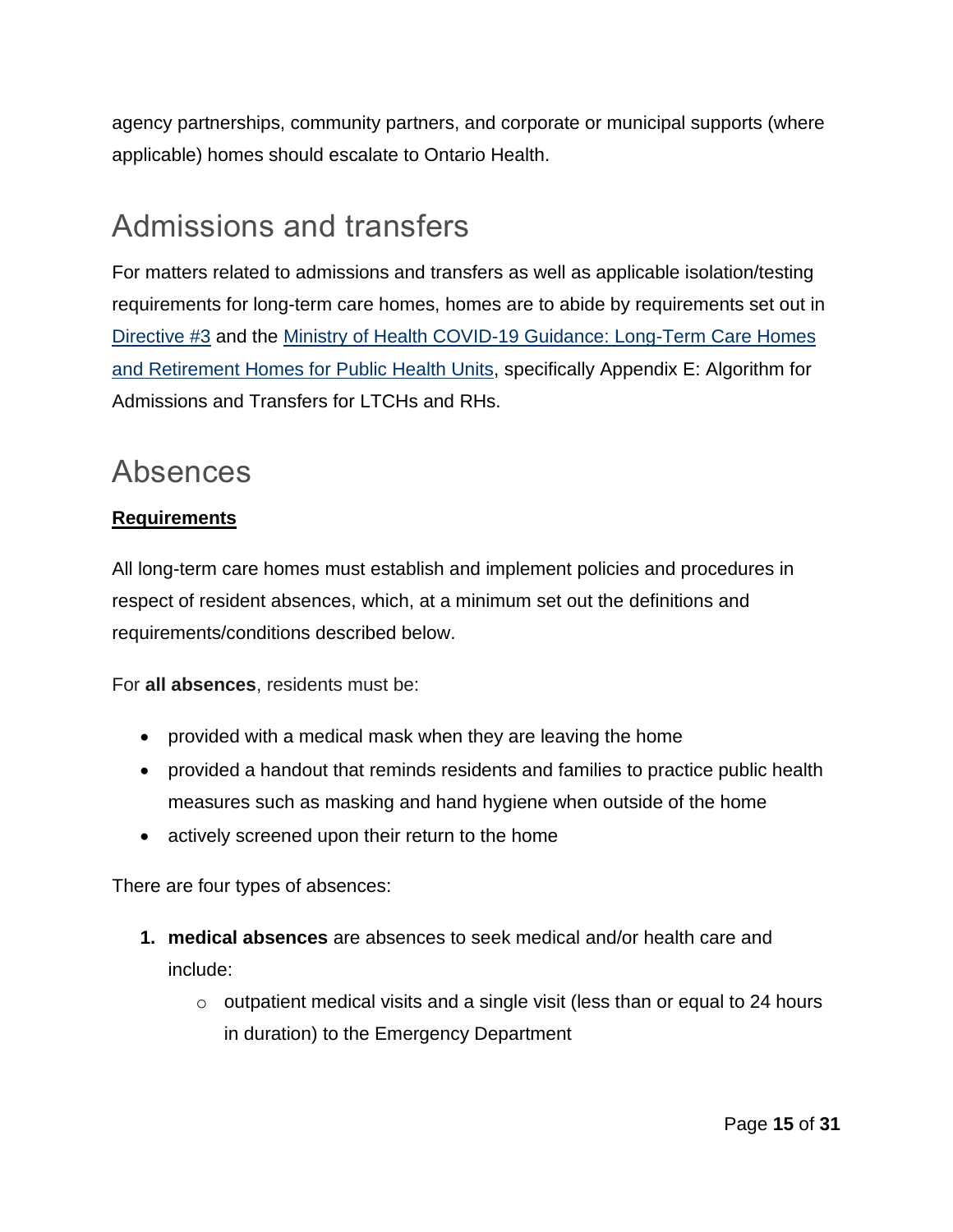- $\circ$  all other medical visits (for example, admissions or transfers to other health care facilities, multi-night stays in the Emergency Department)
- **2. compassionate and palliative absences** include, but are not limited to, absences for the purposes of visiting a dying loved one
- **3. short term (day) absences** are absences that are less than or equal to 24 hours in duration. There are two types of short term (day) absences:
	- o **essential absences** include absences for reasons of groceries, pharmacies, and outdoor physical activity
	- o **social absences** include absences for all reasons not listed under medical, compassionate/palliative, and/or essential absences that do not include an overnight stay
- **4. temporary absences** include absences involving two or more days **and** one or more nights for non-medical reasons

As per [Directive](https://www.health.gov.on.ca/en/pro/programs/publichealth/coronavirus/docs/directives/LTCH_HPPA.pdf) #3, homes cannot restrict or deny absences for medical and/or palliative or compassionate reasons at any time. This includes when a resident is in isolation or when a home is in an outbreak.

#### **Isolation and testing requirements for residents when returning from absences**

The following are the testing and isolation requirements for residents who go on day and overnight absences. Please note that residents are exempt from these requirements if they are within 90 days from a confirmed COVID-19 infection, assuming they do not have symptoms.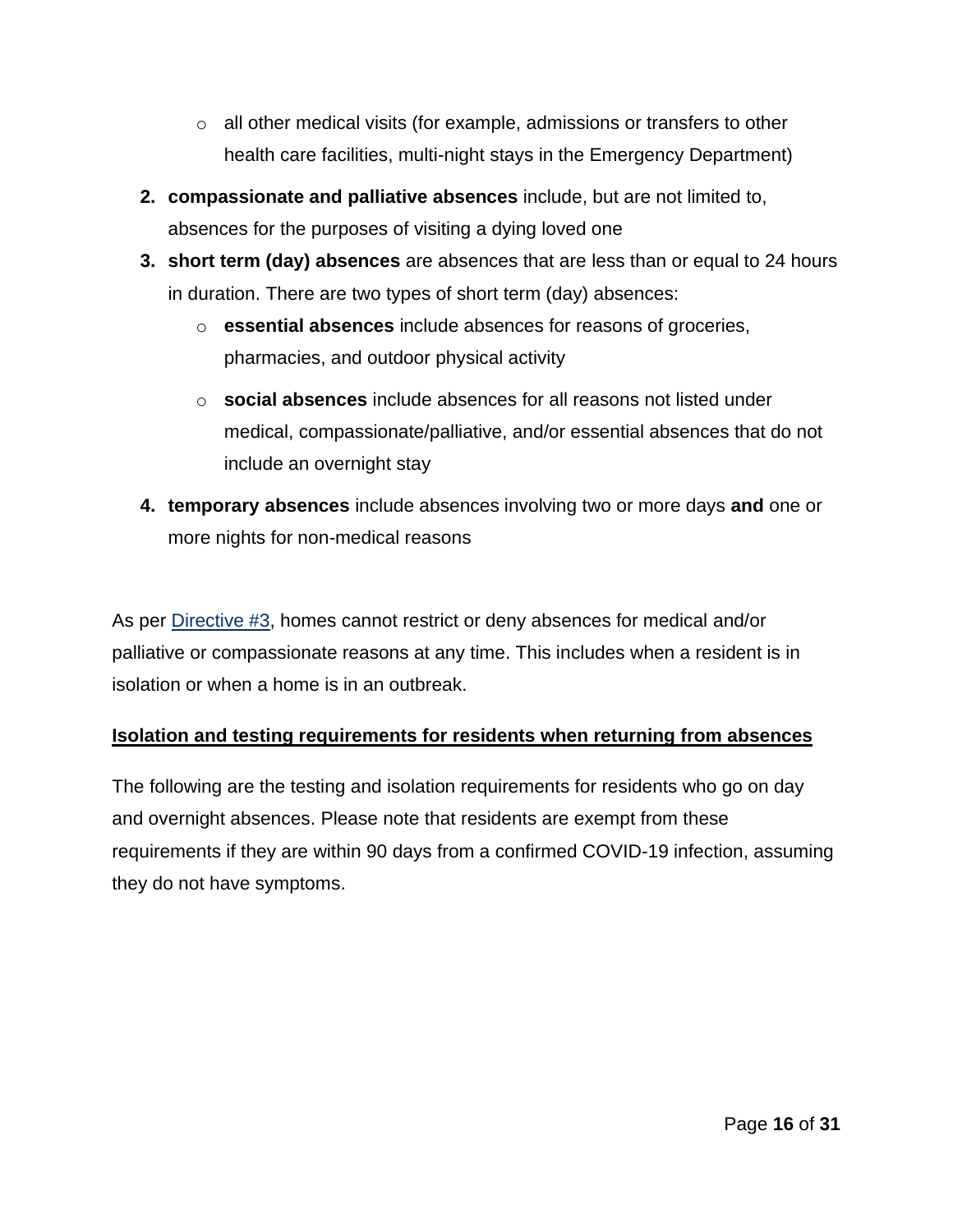**Effective April 11th:**

**Day & overnight absences (medical, compassionate, temporary or short term):**

• No isolation is required unless the resident has a known exposure to a case or symptomatic person while on their absence (see below). A PCR (polymerase chain reaction) test on day 5 following the absence.

Residents who go on absences on a daily or frequent basis are to have a laboratorybased PCR test, on the same day, two times per week (for example PCR test on Tuesday; PCR test on Friday).

If a timely PCR test is not available, 2 Rapid Antigen Tests 24 hours apart may be used as an alternative.

If a resident has a known exposure to a case or symptomatic person while on their absence, they must be treated as a high-risk contact as per the Ministry of Health COVID-19 Guidance: [Long-Term](https://www.health.gov.on.ca/en/pro/programs/publichealth/coronavirus/docs/2019_LTC_homes_retirement_homes_for_PHUs_guidance.pdf) Care Homes and Retirement Homes for Public Health [Units,](https://www.health.gov.on.ca/en/pro/programs/publichealth/coronavirus/docs/2019_LTC_homes_retirement_homes_for_PHUs_guidance.pdf) which would require:

- residents that are up to date with their COVID-19 vaccines to isolate until a PCR test on day five is negative.
- residents who are not up to date with their COVID-19 vaccines to isolate for 10 days with a PCR test on day five.

### Off-site excursions

Off-site group excursions (for example, to an attraction) are considered social absences and are permitted to reflect the reopening of attractions, music/theatre venues, etc.

For all off-site group excursions, residents must be:

• provided with a medical mask when they are leaving the home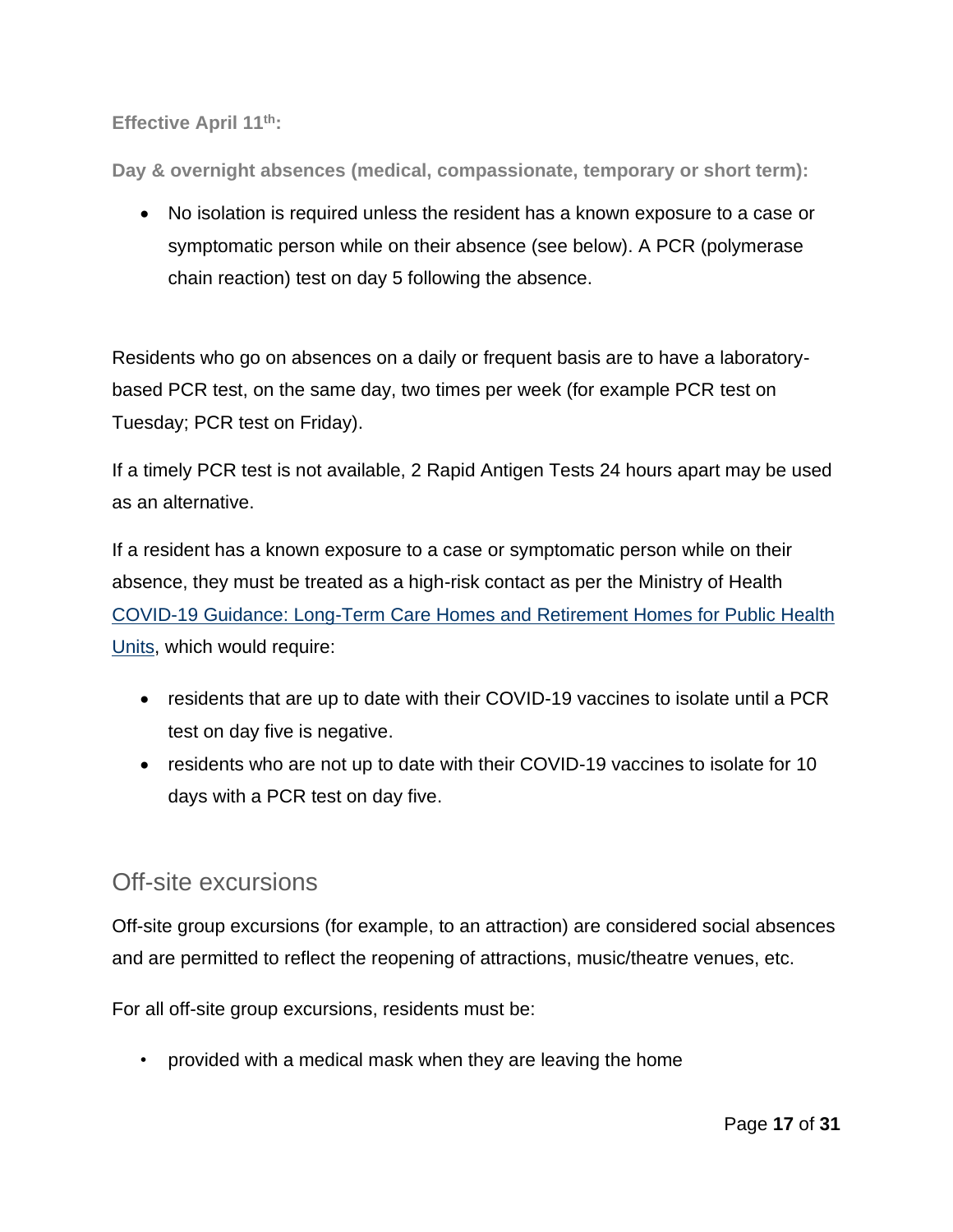- reminded to practice public health measures such as masking and hand hygiene when outside of the home
- actively screened per Directive #3 upon their return to the home
- following testing and isolation rules under isolation and testing requirements for residents when returning from absences, where applicable

## Visitors

All homes are required to establish and implement a visitor policy that complies with this document, [Directive #3](https://www.health.gov.on.ca/en/pro/programs/publichealth/coronavirus/docs/directives/LTCH_HPPA.pdf) (as amended from time to time) and the *Act,* O. Reg. 246/22, in addition to all other applicable laws.

Homes are reminded that residents have a right under the *Fixing Long-Term Care Act, 2021*, to receive visitors and homes should not develop policies that unreasonably restrict this right.

#### **Requirements**

- 1. Every long-term care home must have and implement a visitor policy that, at a minimum:
	- reflects the following guiding principles:
		- o **safety** any approach to visiting must balance the health and safety needs of residents, staff, and visitors, and ensure risks are mitigated
		- o **emotional well-being** welcoming visitors is intended to support the mental and emotional well-being of residents by reducing any potential negative impacts related to social isolation
		- o **equitable access** all residents must be given equitable access to receive visitors, consistent with their preferences and within reasonable restrictions that safeguard residents
		- o **flexibility** the physical/infrastructure characteristics of the home, its workforce/human resources availability, whether the home is in an outbreak and the current status of the home with respect to personal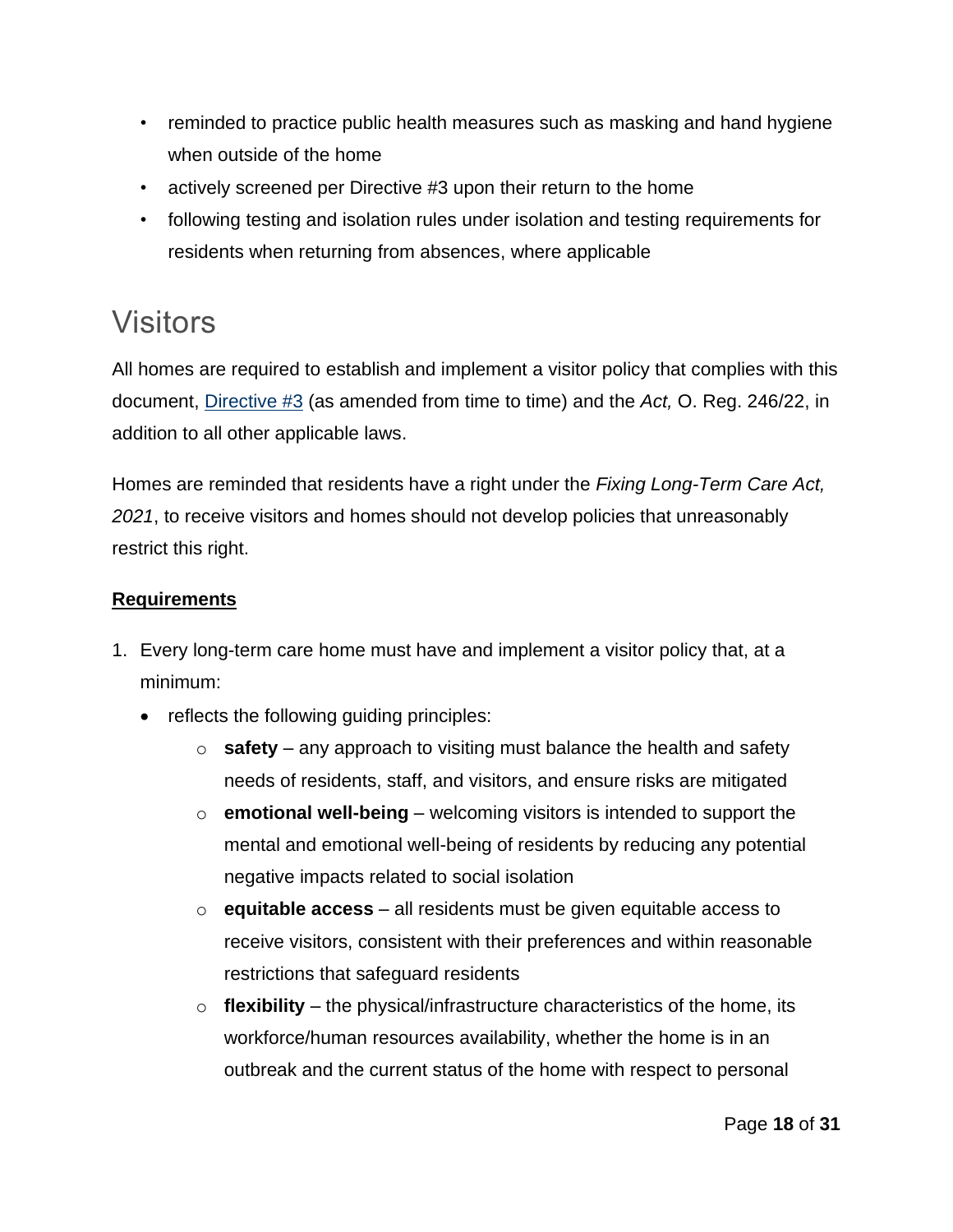protective equipment (PPE) are all variables to consider when setting home-specific policies

- o **equality** residents have the right to choose their visitors. In addition, residents and/or their substitute decision-makers, as applicable, have the authority to designate caregivers
- sets out the parameters, requirements, and procedures prescribed in the current version of this document with respect to visitors, including but not limited to:
	- o the definitions of the different types of visitors;
	- $\circ$  the requirement to designate caregivers in accordance with the O. Reg. 246/22;
	- $\circ$  restrictions with respect to visitors in the event of an outbreak or when a resident is isolating; and
	- o non-compliance by visitors of the home's visitor policy.
- includes provisions around the home's implementation of all required public health measures as well as infection prevention and control practices.
- reflects the requirements related to the active screening, and asymptomatic screen testing of visitors, consistent with [Directive #3,](https://www.health.gov.on.ca/en/pro/programs/publichealth/coronavirus/docs/directives/LTCH_HPPA.pdf) and this guidance document, as applicable.
- 2. In accordance with section 267(2) of O. Reg. 246/22 and Directive #3, homes must maintain visitor logs of all visits to the home. The visitor log must include, at minimum:
	- the name and contact information of the visitor
	- time and date of the visit
	- the purpose of the visit (e.g. the name of resident visited)

These visitor logs or records must be kept for a period of at least 30 days and be readily available to the local public health unit for contact tracing purposes upon request

- 3. Homes must ensure that all visitors have access to the home's visitor policy.
- 4. Homes must provide education/training to all visitors about physical distancing, respiratory etiquette, hand hygiene, IPAC practices, and proper use of PPE.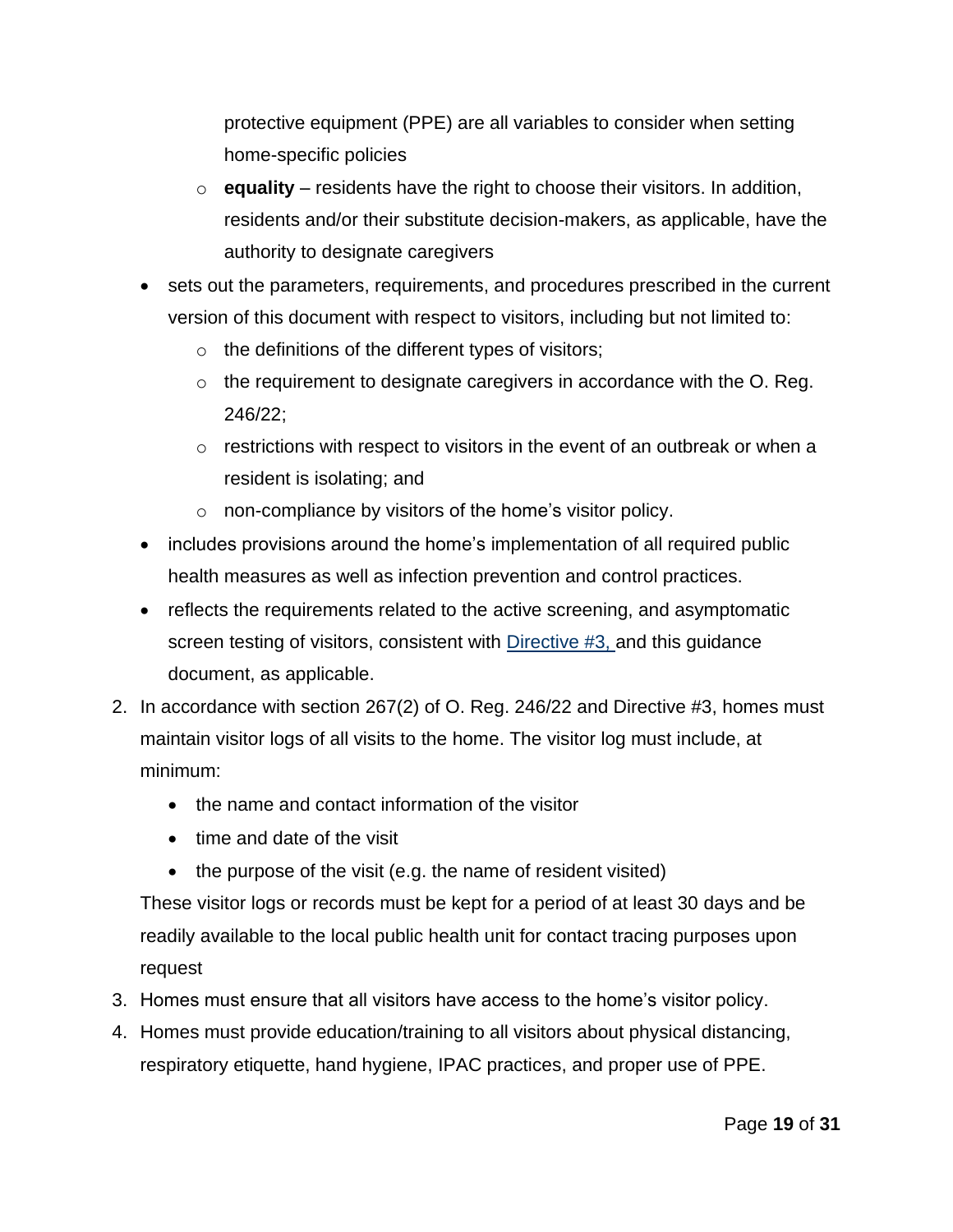The home's visitor policy should include guidance from the following [Public Health](https://www.publichealthontario.ca/en/diseases-and-conditions/infectious-diseases/respiratory-diseases/novel-coronavirus/long-term-care-resources)  [Ontario resources](https://www.publichealthontario.ca/en/diseases-and-conditions/infectious-diseases/respiratory-diseases/novel-coronavirus/long-term-care-resources) to support IPAC and PPE education and training:

- guidance document: [recommended steps: putting on personal protective](https://www.publichealthontario.ca/-/media/documents/ncov/ipac/ppe-recommended-steps)  [equipment](https://www.publichealthontario.ca/-/media/documents/ncov/ipac/ppe-recommended-steps)
- video: putting [on full personal protective equipment](https://www.publichealthontario.ca/en/videos/ipac-fullppe-on)
- video: [taking off full personal protective equipment](https://www.publichealthontario.ca/en/videos/ipac-fullppe-off)
- videos: how [to hand wash](https://www.publichealthontario.ca/en/videos/ipac-handwash) and [how to hand rub](https://www.publichealthontario.ca/en/videos/ipac-handrub)

### Types of visitors

#### **Not considered visitors**

Long-term care home staff (as defined under the Act), volunteers, and student placements are not considered visitors as their access to the home is determined by the licensee. Infants under the age of 1 are also not considered visitors and are excluded from testing requirements.

#### **Essential visitors**

There are no limits on the total number of essential visitors allowed to come into a home at any given time, under this guidance.

Essential visitors are the only type of visitors allowed when there is an outbreak in a home or area of a home or when a resident has failed screening, is symptomatic or in isolation.

As per [O. Reg. 246/22](https://www.ontario.ca/laws/regulation/220246) under the *[Fixing Long-Term Care Act, 2021,](https://www.ontario.ca/laws/statute/21f39)* there are four types of essential visitors:

- (a) a caregiver, as defined under section 4 of O. Reg. 246/22,
- (b) a support worker who visits a home to provide support to the critical operations of the home or to provide essential services to residents,
- (c) a person visiting a very ill resident for compassionate reasons including, but not limited to, hospice services or end-of-life care, or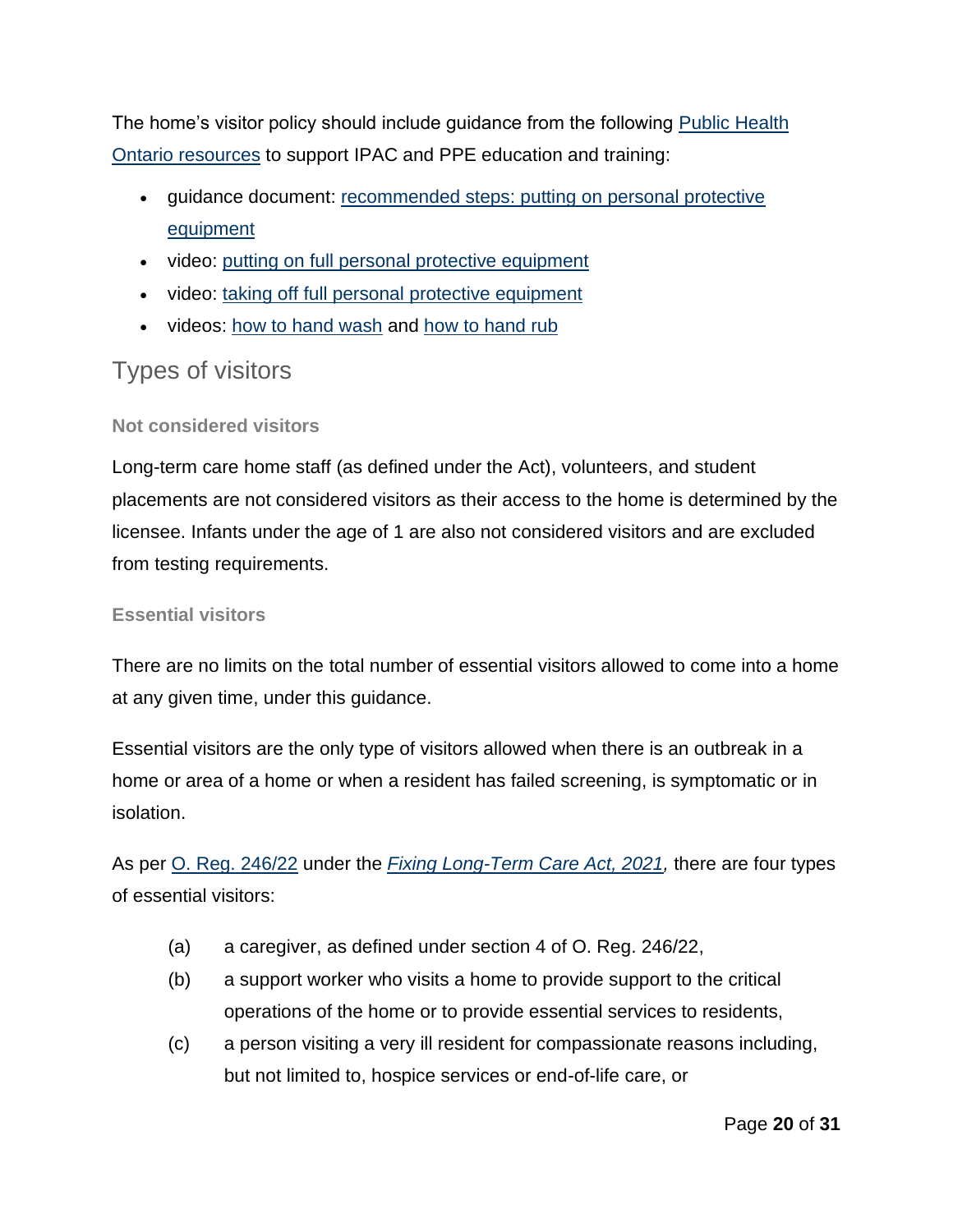(d) a government inspector with a statutory right to enter a long-term care home to carry out their duties.

#### **Caregivers – scheduling and length and frequency of visits**

Homes may not require scheduling or restrict the length or frequency of visits by caregivers. However, in the case where a resident resides in an area of the home in outbreak, is symptomatic or isolating under additional precautions, only one caregiver may visit at a time.

A caregiver should not visit any other home for 10 days after visiting:

- an individual with a confirmed case of COVID-19
- an individual experiencing COVID-19 symptoms

Recognizing there are caregivers who want to volunteer to support more than one resident, in the event of an outbreak, caregivers may support up to two residents who are COVID-19 positive, provided the home obtains consent from all involved residents (or their substitute decision makers). Caregivers may also support more than one resident in non-outbreak situations, with the same expectation regarding resident consent.

#### **General visitors**

A general visitor is a person who is not an essential visitor and is visiting to provide nonessential services related to either the operations of the home or a particular resident or group of residents. General visitors include those persons visiting for social reasons as well as visitors providing non-essential services such as personal care services, entertainment, or individuals touring the home.

Homes should prioritize the mental and emotional well-being of residents and strive to be as accommodating as possible when scheduling visits with general visitors.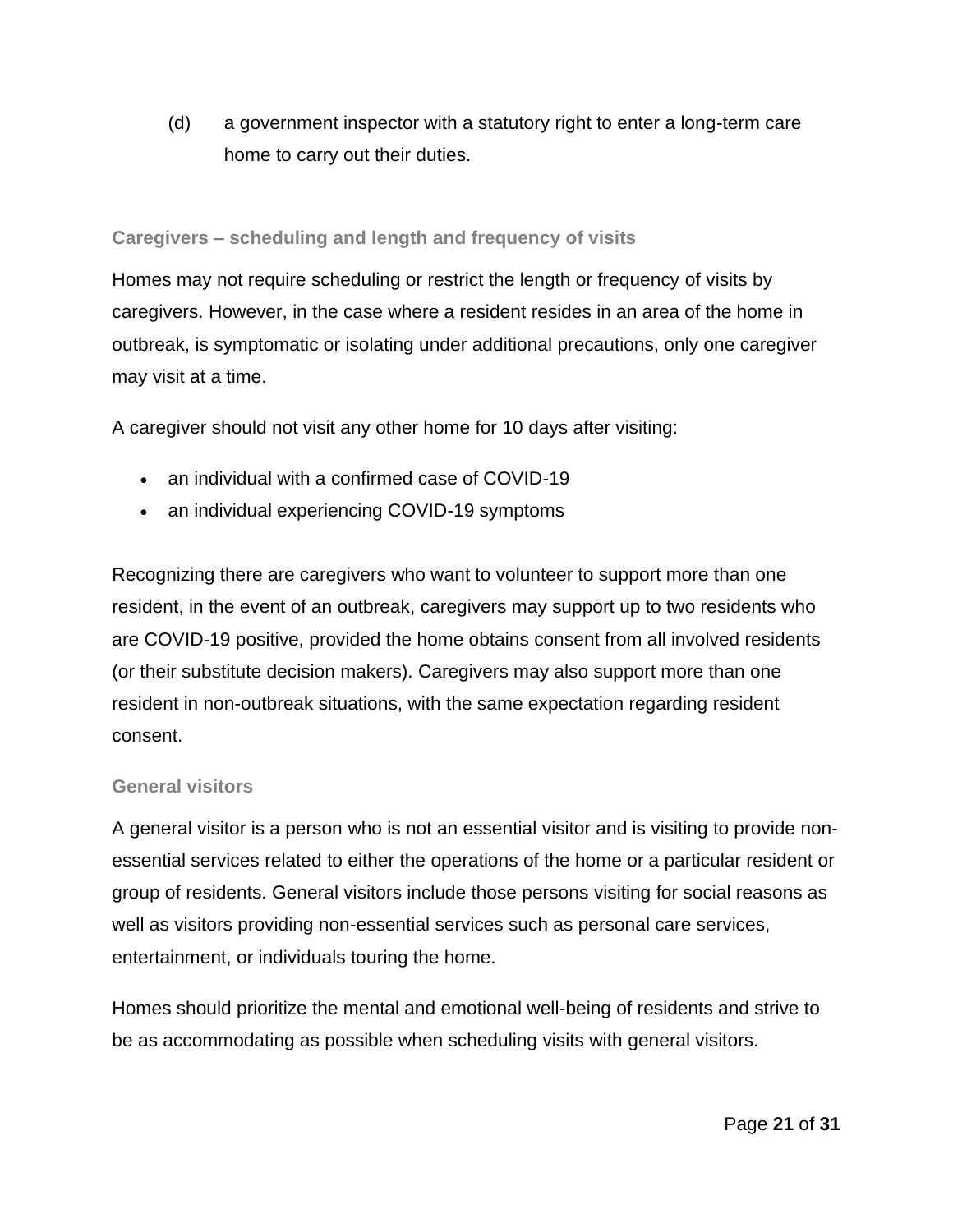## <span id="page-21-0"></span>Access to homes

All general visitors, including children under the age of 5, can enter the long-term care home. General visitors, with the exception of the children under the age of 5, will need to follow the vaccination policy of the individual long-term care home.

• Up to four visitors (including caregivers) per resident may visit at a time for indoor visits.

There are no sector limits on the number of visitors permitted at outdoor visits, and homes can return to their regular practices on use of their available outdoor spaces in accordance to applicable guidance and laws. Homes should not restrict individuals from outdoor visits based on vaccination status. Homes should ensure physical distancing (a minimum of two metres or six feet) is maintained between groups.

### Restrictions during outbreaks or when a resident is isolating

#### **Essential visitors**

Essential visitors are the only type of visitors allowed when a resident is isolating or resides in a home or area of the home in an outbreak.

#### **General visitors**

General visitors are not permitted:

- when a home or area of a home is in outbreak
- to visit an isolating resident
- when the local public health unit so directs

#### **Direction from the local public health unit**

In the case where a local public health unit directs a home in respect of the number of visitors allowed, the home must follow the direction of the local public health unit.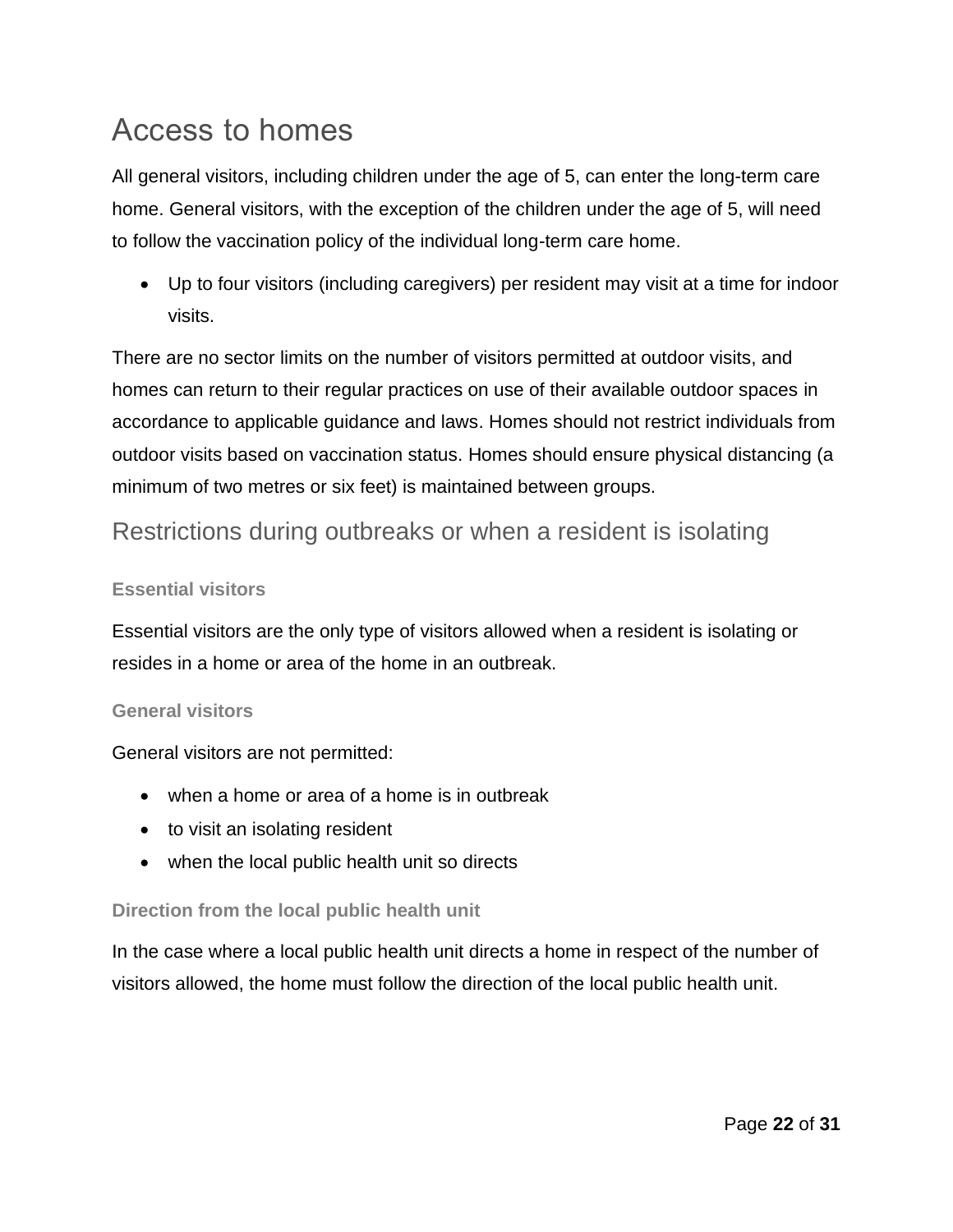## COVID-19 Asymptomatic screen testing

Every licensee shall ensure that no staff member, caregiver, student placement, volunteer, support worker or general visitor enters the long-term care home, unless the requirements contained in this section have been met.

Individuals who receive a positive test result for COVID-19 as part of asymptomatic screen testing must follow further testing and/or isolation requirements as outlined in the Ministry of Health's COVID-19 Guidance: [Long-Term](file:///C:/Users/DwyerC1/Downloads/2019_LTC_homes_retirement_homes_for_PHUs_guidance) Care Homes and Retirement [Homes](file:///C:/Users/DwyerC1/Downloads/2019_LTC_homes_retirement_homes_for_PHUs_guidance) for Public Health Units or as directed by the local public health unit.

These testing requirements apply when a long-term care home is not experiencing an outbreak. Additional measures may apply in an outbreak situation, including measures directed by local public health units.

#### **Staff, caregivers, student placements and volunteers**

Subject to the exceptions listed below, all **staff, caregivers, student placements and volunteers** working in or visiting a long-term care home must be tested for COVID-19 according to one of the following:

- An antigen test at least two times per week, on separate days, if they are [up-to](https://www.health.gov.on.ca/en/pro/programs/publichealth/coronavirus/docs/vaccine/COVID_19_vaccine_up_to_date.pdf)date with all [recommended](https://www.health.gov.on.ca/en/pro/programs/publichealth/coronavirus/docs/vaccine/COVID_19_vaccine_up_to_date.pdf) COVID-19 vaccine doses;
- An antigen test at least three times per week, on separate days, if they are not up-to-date with recommended COVID-19 vaccine doses;
- One PCR (polymerase chain reaction) and one antigen test per week, at a minimum, on separate days.

Where a **staff member, student, or volunteer** takes an antigen test at the long-term care home, the test must be taken as soon as possible after beginning a shift, and the individual may enter the home with appropriate PPE and following IPAC practices, as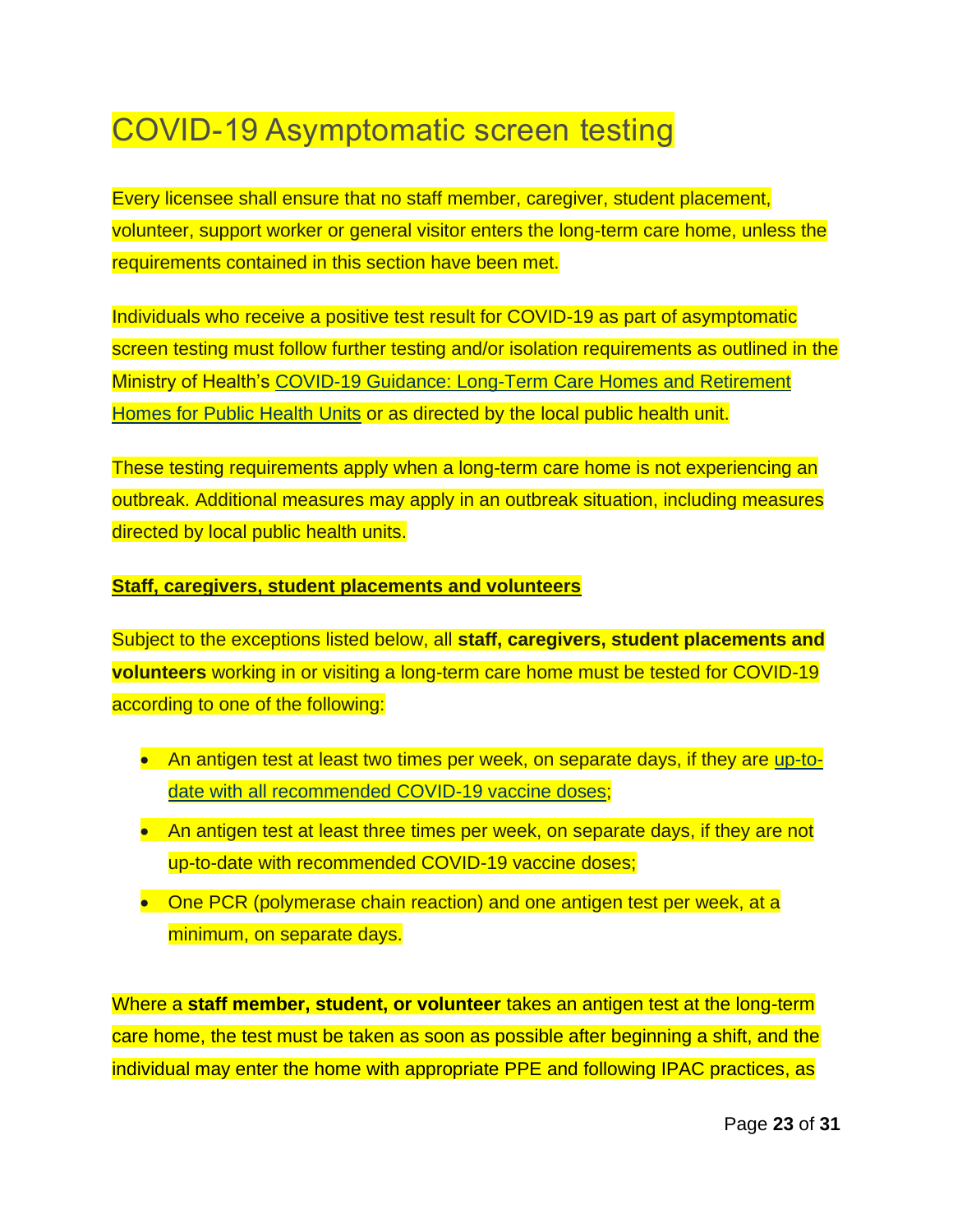per [Directive](https://www.health.gov.on.ca/en/pro/programs/publichealth/coronavirus/docs/directives/LTCH_HPPA.pdf) 3, while waiting for the test results. Staff, student placements, and volunteers should not provide direct care to residents until a negative test result is received.

Where a **caregiver** takes an antigen test at the long-term care home, the test must be taken before granting them full entry; however, they may proceed to the resident's room, with appropriate PPE and following IPAC practices while waiting for the test result. They must not enter any shared spaces (e.g., dining room, activity room) until a negative test result is received.

#### **General visitors and support workers**

All general visitors and support workers entering a long-term care home must meet one of the following prior to entry:

- Receive and demonstrate a negative test result from an antigen test taken at the long-term care home on that day; or
- Demonstrate proof of a negative test result from an antigen test or PCR test taken on the same day or the day prior to the visit.

Where a support worker who is a member of a regulated health profession takes an antigen test onsite, the test must be taken upon entry and the person may enter the home with appropriate PPE as per [Directive](https://www.health.gov.on.ca/en/pro/programs/publichealth/coronavirus/docs/directives/LTCH_HPPA.pdf) 3 and following IPAC practices, while waiting for the test result.

#### **Exceptions**

#### **Consecutive days**

If a staff, caregiver, student placement or volunteer only enters a long-term care home on two consecutive days within a seven day period and demonstrates a negative test result from an antigen test or from a PCR test taken on the first day, they may enter on the second consecutive day without requiring a negative test.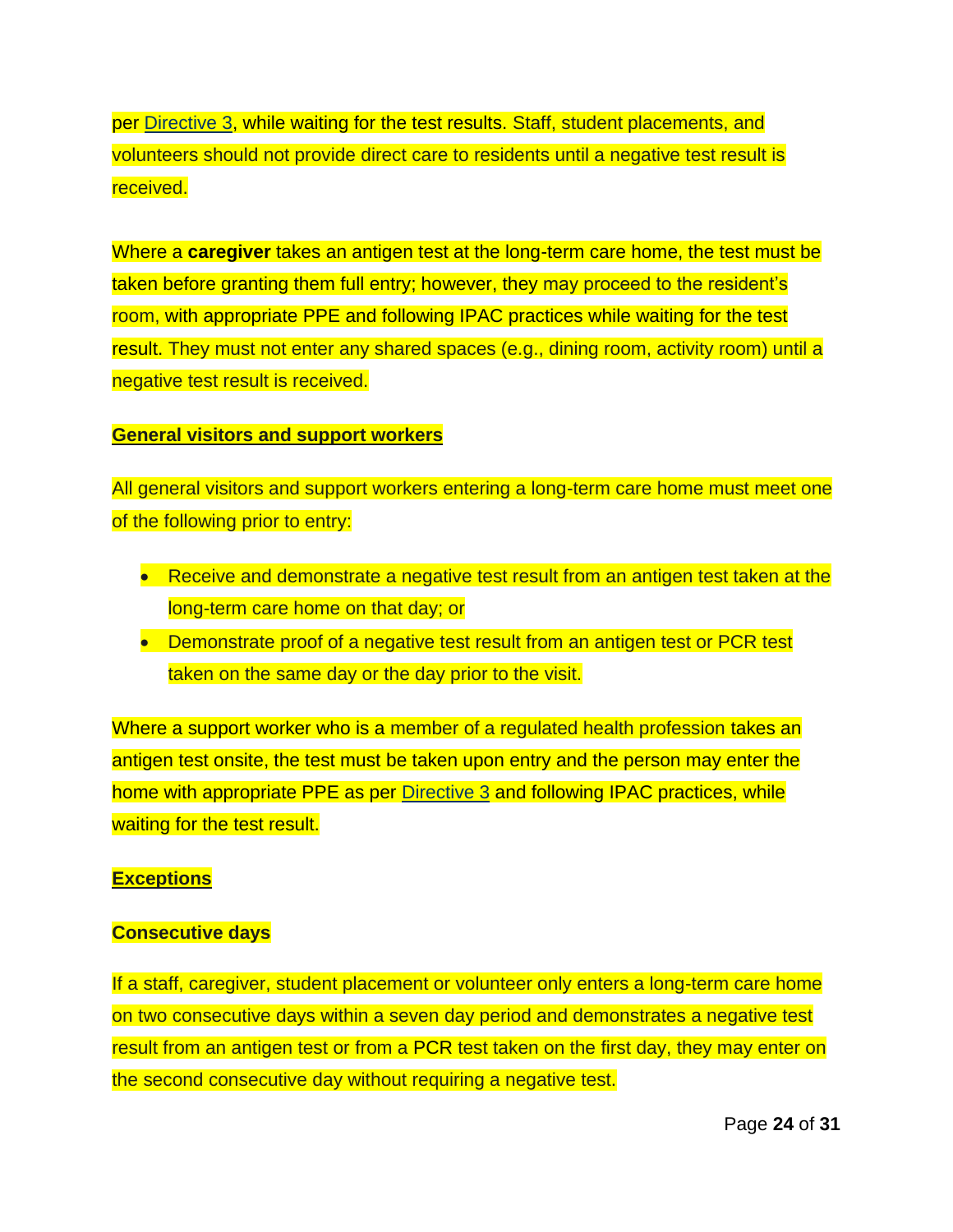#### **Occasional entry**

No individual is required to attend the home for the sole purposes of meeting the testing requirements (e.g., if they enter a home fewer than the number of times required to be tested per week).

#### **Repeat false positives**

If an individual receives three "false positive" antigen tests (takes an antigen test and the test result is positive for COVID-19 and subsequently receives a negative confirmatory PCR test result), within a 30 day period, starting from the day the first preliminary positive antigen test was taken, the individual does not need to follow the above testing requirements. Instead, the individual must demonstrate proof of a negative PCR that was taken in the last 7 days prior to entry.

#### **Previous COVID-19**

If an individual has had a prior confirmed COVID-19 infection in the past 90 days, they do not need to be asymptomatic screen tested, but must immediately resume asymptomatic screen testing after the 90<sup>th</sup> day from the date of their confirmed COVID-19 infection.

#### **Palliative and emergency situations**

Asymptomatic screen testing for support workers, caregivers and general visitors is not required in an emergency situation or in situations where these individuals are visiting or attending to residents receiving end of life care.

#### **Inspectors**

The testing requirements of this Guidance Document do not apply to inspectors with a statutory right of entry. Rather, inspectors from the Ministry of Long-Term Care and the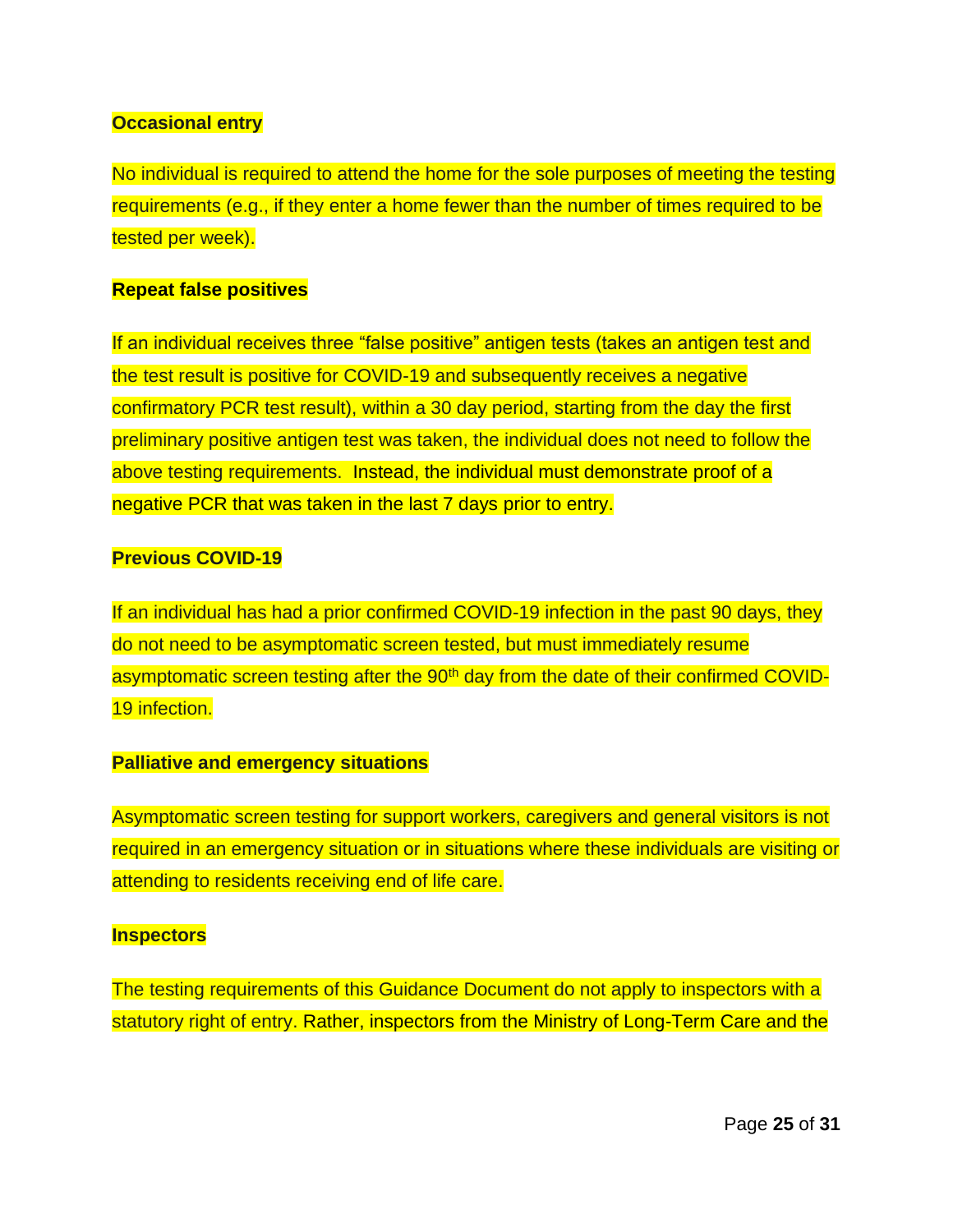Ministry of Labour, Training and Skills Development have separate and specific testing protocols that have been established within their ministries.

#### **Proof of negative test**

Where an individual is being granted entry based on an antigen test or a PCR test not onsite at the long-term care home, as outlined in the sections above, they must provide proof of the negative test result in order to gain entry to the home or take a new antigen test. The licensee shall ensure that a log is maintained documenting that such proof has been demonstrated.

#### **Statistical Information**

Every licensee shall collect, maintain and disclose statistical information on asymptomatic screen testing, including:

- The number of staff, caregivers, student placements, volunteers, support workers, and general visitors tested with an antigen test, and the number who received a positive test result from an antigen test.
- The number of staff, caregivers, student placements, and volunteers screen tested with a PCR test, and the number who received a positive test result from a PCR test.
- The number of caregivers, support workers and general visitors who were permitted entry under an emergency or palliative situation.
- The number of staff, caregivers, student placements, volunteers, support workers, and general visitors that provided proof of a negative test to gain entry.

Upon request, the licensee must disclose the statistical information to the Ministry of Long-Term Care, Ministry of Health, Ministry of Government and Consumer Services, the public health unit for the area in which the long-term care home is located, and/or Ontario Health.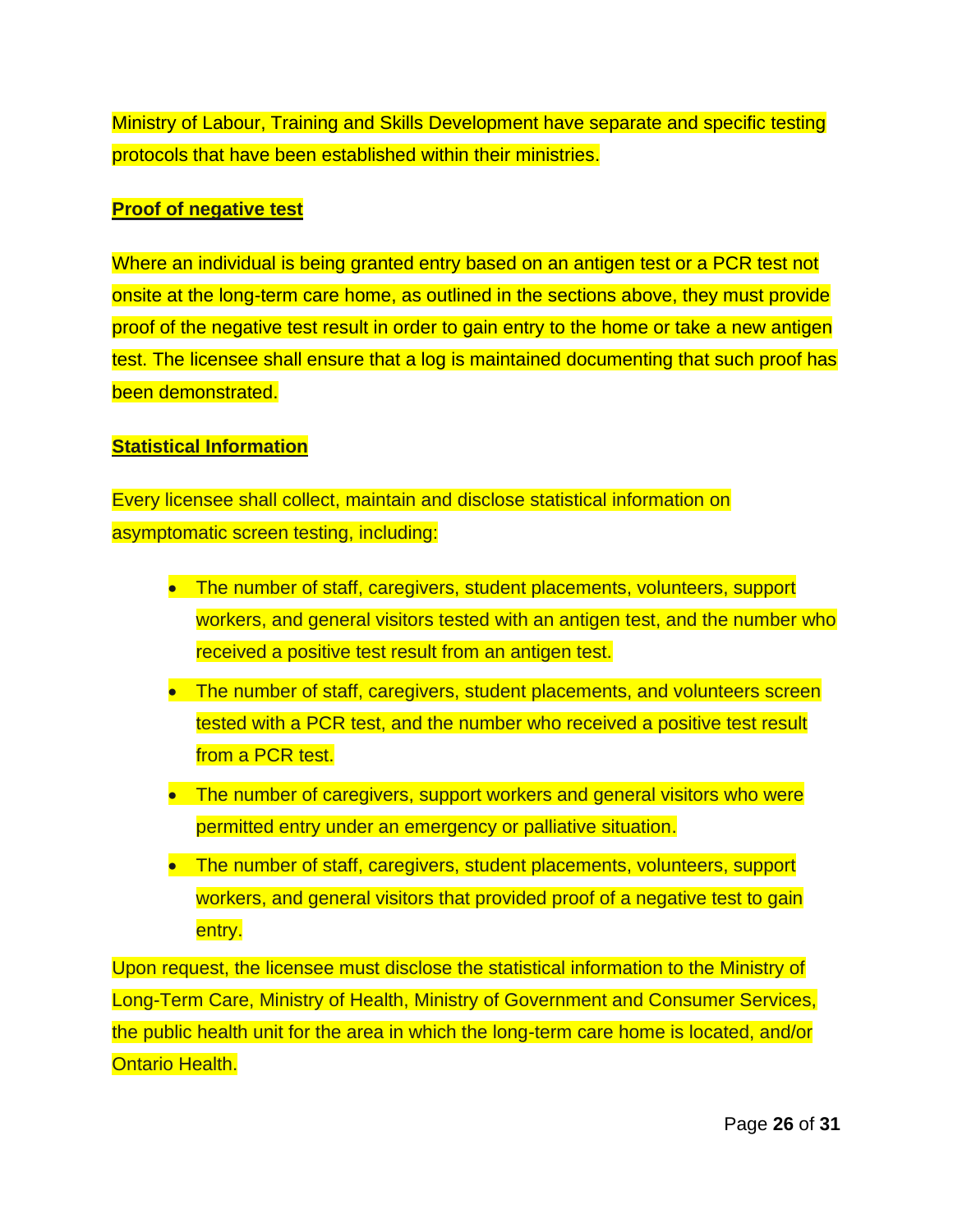#### **Prohibition on reselling or distributing to any other person**

Antigen tests that have been provided by the Province of Ontario, either directly or indirectly (e.g., through an agency of the government), must only be used for intended purposes and not be resold or distributed to any other person.

### Residents' councils

Resident councils play an important role in every long-term care home. As a reminder:

- licensees are not to interfere with the meetings or operation of the residents' council per section 71 under the Act
- licensees are to co-operate with the residents' council, appoint an assistant, and respond to council concerns and recommendations

All homes need to ensure that the residents' council is provided an opportunity to meet. When in-person meetings of the residents' council are possible, it is expected that the residents' councils will be provided with the appropriate PPE and adequate space to meet so that physical distancing can be maintained and IPAC guidelines can be followed. Homes are to accommodate the continuation of residents' council meetings when in-person meetings are not possible.

<span id="page-26-0"></span>The Ontario Association of Residents' Councils (OARC) has developed a number of resources to help homes facilitate resident council meetings; please visit [OARC's Tools](https://www.ontarc.com/education-support/tools.html)  [webpage](https://www.ontarc.com/education-support/tools.html) to access these important resources.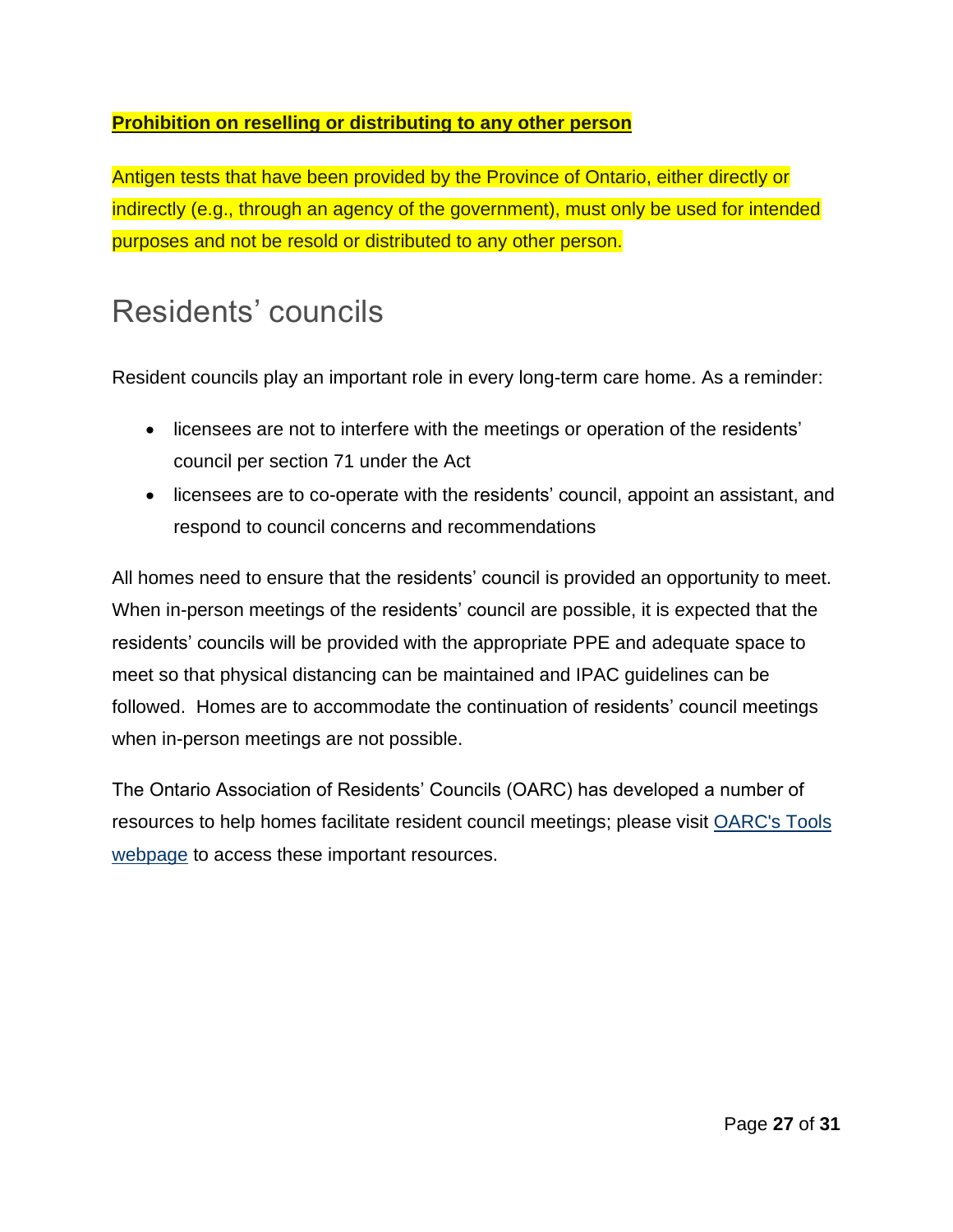## Case and outbreak management

### Outbreak definition

For matters related to the definition of an outbreak in long-term care homes, refer directly to [Directive #3](https://www.health.gov.on.ca/en/pro/programs/publichealth/coronavirus/docs/directives/LTCH_HPPA.pdf) and [the Ministry of Health COVID-19 Guidance: Long-Term Care](https://www.health.gov.on.ca/en/pro/programs/publichealth/coronavirus/docs/2019_LTC_homes_retirement_homes_for_PHUs_guidance.pdf)  [Homes and Retirement Homes for Public Health Units.](https://www.health.gov.on.ca/en/pro/programs/publichealth/coronavirus/docs/2019_LTC_homes_retirement_homes_for_PHUs_guidance.pdf)

Only the local public health unit can declare an outbreak and declare when it is over. It is not the long-term care home's responsibility to determine whether cases have an epidemiological link. Local public health units will determine whether cases have an epidemiological link as part of their investigation, which will inform their decision as to whether or not they declare an outbreak.

### Case and outbreak management

For COVID-19 related case and outbreak management, homes are to abide by requirements set out in:

- [Directive](http://www.health.gov.on.ca/en/pro/programs/publichealth/coronavirus/docs/directives/LTCH_HPPA.pdf) #3
- COVID-19 Guidance: Long-Term Care Homes and Retirement Homes for Public **Health Units**
- COVID-19 Integrated Testing & Case, Contact and Outbreak [Management](https://www.health.gov.on.ca/en/pro/programs/publichealth/coronavirus/docs/contact_mngmt/management_cases_contacts_omicron.pdf) Interim [Guidance:](https://www.health.gov.on.ca/en/pro/programs/publichealth/coronavirus/docs/contact_mngmt/management_cases_contacts_omicron.pdf) Omicron Surge

Homes must follow direction from their local public health unit in the event of a suspect or confirmed outbreak.

### <span id="page-27-0"></span>Reporting outbreaks and cases

COVID-19 is a designated disease of public health significance (Ontario [Regulation](https://www.ontario.ca/laws/regulation/180135) [135/18\)](https://www.ontario.ca/laws/regulation/180135) and thus confirmed and suspected cases of COVID-19 are reportable to the local public health unit under the *Health Protection and [Promotion](https://www.ontario.ca/laws/statute/90h07) Act* (HPPA).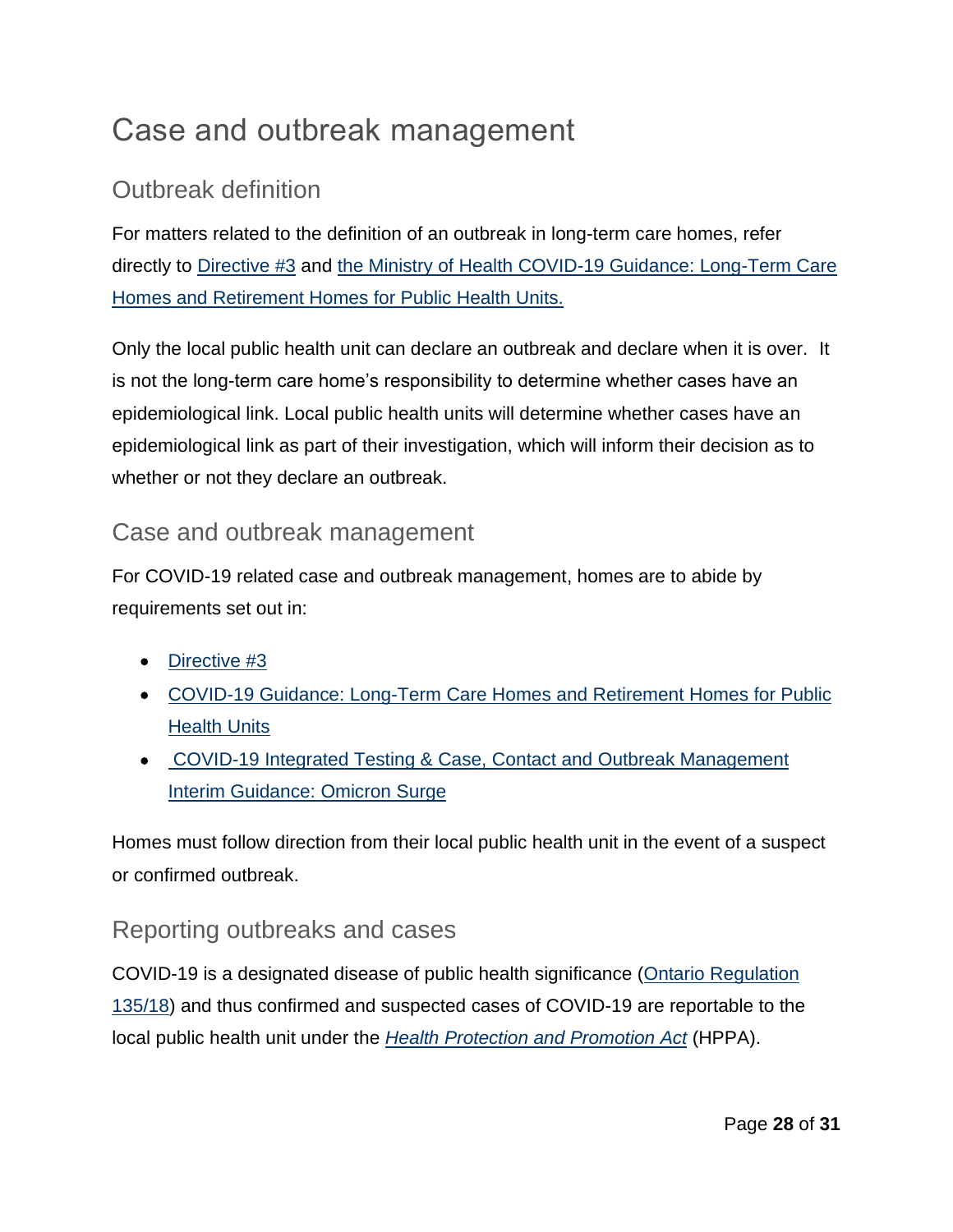Homes must follow the critical incident reporting requirements set out in section 115 of Ontario [Regulation 246/22](https://www.ontario.ca/laws/regulation/r22246) made under the Act.

Homes are required to immediately report any COVID-19 outbreak (suspect or confirmed) to the Ministry of Long-Term Care using the Critical Incident System during regular working hours or calling the after-hours line at 1-888-999-6973 after hours and on weekends.

## <span id="page-28-0"></span>Contact information

- Questions regarding COVID-19 related policies and guidance can be emailed to the Ministry of Long-Term Care at [MLTCpandemicresponse@ontario.ca](mailto:MLTCpandemicresponse@ontario.ca)
- Contact your local [public health unit](https://www.health.gov.on.ca/en/common/system/services/phu/locations.aspx)
- Questions regarding asymptomatic screen testing can be sent to:
	- o [MLTCpandemicresponse@ontario.ca](mailto:MLTCpandemicresponse@ontario.ca)
	- o [covid19testing@ontariohealth.ca](mailto:covid19testing@ontariohealth.ca)
	- o your Ontario Health primary contact

### <span id="page-28-1"></span>Resources

**General**

- COVID-19 Long-Term Care [Communications](https://www.health.gov.on.ca/en/pro/programs/ltc/covid19.aspx)
- [ltchomes.net](https://ltchomes.net/) for long-term care home licensees and administrators
- Centre for Learning, Research and Innovation in [Long-Term](https://clri-ltc.ca/covid19/) Care: Supports During COVID-19

**Vaccination**

- [COVID-19](https://covid-19.ontario.ca/covid-19-vaccines-ontario) vaccines for Ontario
- Ministry of Health, COVID-19 [Vaccine-Relevant Information and Planning](https://www.health.gov.on.ca/en/pro/programs/publichealth/coronavirus/covid19_vaccine.aspx)  **[Resources](https://www.health.gov.on.ca/en/pro/programs/publichealth/coronavirus/covid19_vaccine.aspx)**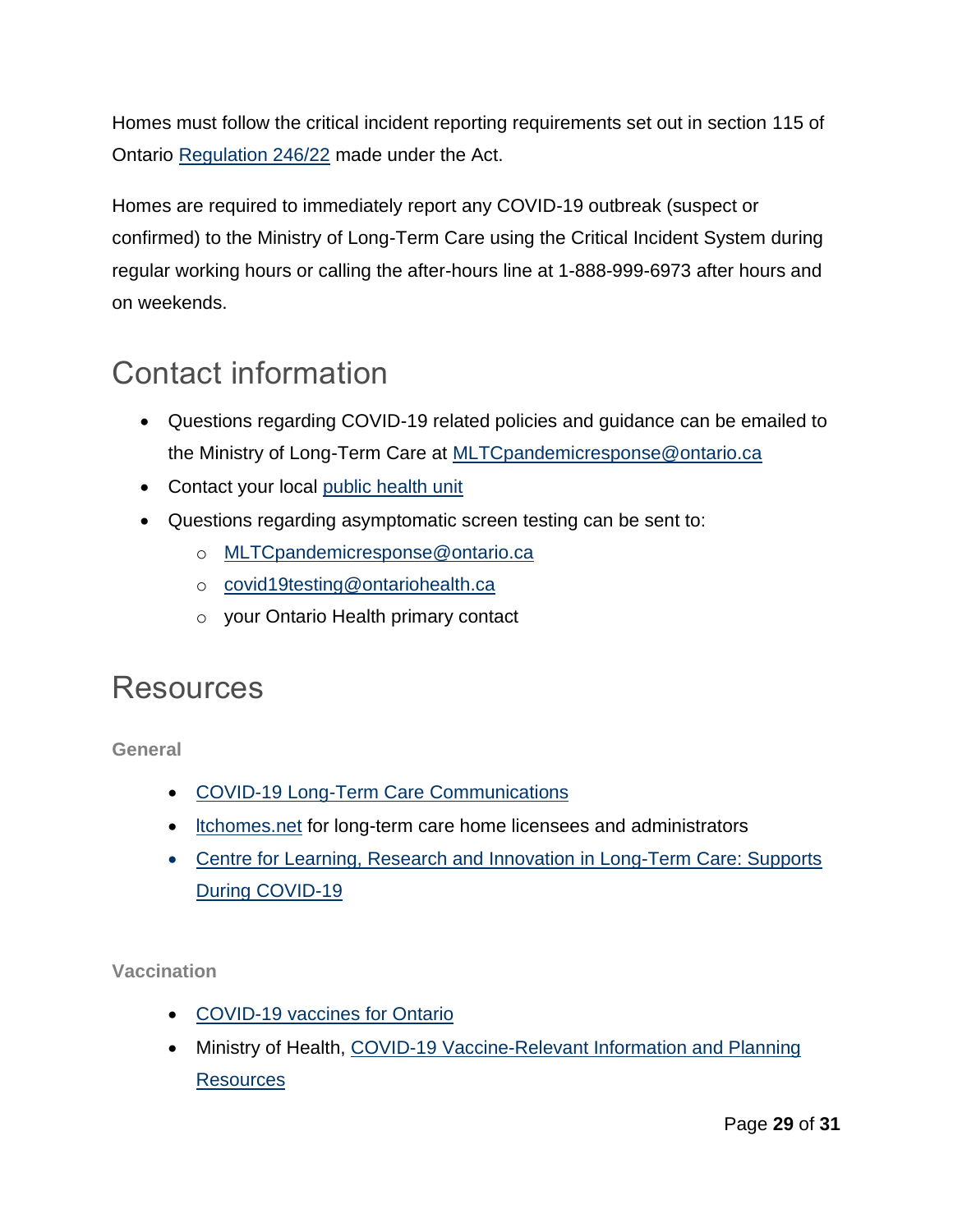• Ministry of Health, COVID-19 Vaccine Third Dose [Recommendations](https://www.health.gov.on.ca/en/pro/programs/publichealth/coronavirus/docs/vaccine/COVID-19_vaccine_third_dose_recommendations.pdf)

**Infection prevention and control** 

For information and guidance regarding general IPAC measures (for example, hand hygiene, environmental cleaning), please refer to the following documents:

- [Infection prevention and control \(IPAC\) program guidance](https://hpepublichealth.ca/wp-content/uploads/2021/01/20210114-Ministry-of-Long-Term-Care-Infection-prevention-and-control-IPAC-January-2021.pdf) (Ministry of Long-Term Care)
- Public Health [Ontario:](https://www.publichealthontario.ca/)
	- o Infection Prevention and Control for [Long-Term](https://www.publichealthontario.ca/-/media/documents/i/2021/ipac-ltch-principles-best-practices.pdf?la=en#:~:text=The%20goals%20of%20an%20IPAC%20program%20are%3A&text=To%20protect%20residents%20from%20health,reduced%20morbidity%20associated%20with%20infections.&text=To%20prevent%20the%20spread%20of,in%20the%20health%20care%20environment.) Care Homes: Summary of Key [Principles](https://www.publichealthontario.ca/-/media/documents/i/2021/ipac-ltch-principles-best-practices.pdf?la=en#:~:text=The%20goals%20of%20an%20IPAC%20program%20are%3A&text=To%20protect%20residents%20from%20health,reduced%20morbidity%20associated%20with%20infections.&text=To%20prevent%20the%20spread%20of,in%20the%20health%20care%20environment.) and Best Practices
	- o At a Glance: Prevention and [Management](https://www.publichealthontario.ca/-/media/documents/ncov/ltcrh/2020/06/covid-19-prevention-management-ltcrh.pdf?la=en) of COVID-19 in Long-Term Care Homes and [Retirement](https://www.publichealthontario.ca/-/media/documents/ncov/ltcrh/2020/06/covid-19-prevention-management-ltcrh.pdf?la=en) Homes
	- o [COVID-19:](https://www.publichealthontario.ca/-/media/documents/ncov/ipac/covid-19-ipack-checklist-ltcrh?la=en) Infection Prevention and Control Checklist for Long-Term Care and [Retirement](https://www.publichealthontario.ca/-/media/documents/ncov/ipac/covid-19-ipack-checklist-ltcrh?la=en) Homes
	- o COVID-19 IPAC [Fundamentals](https://www.publichealthontario.ca/en/education-and-events/online-learning/ipac-fundamentals) Training
	- o Interim Guidance on Infection [Prevention](https://www.publichealthontario.ca/-/media/documents/ncov/ipac/2021/06/covid-19-vaccinated-patients-hcw-hospitals.pdf?la=en) and Control for Health Care Providers and Patients [Vaccinated](https://www.publichealthontario.ca/-/media/documents/ncov/ipac/2021/06/covid-19-vaccinated-patients-hcw-hospitals.pdf?la=en) Against COVID-19 in Hospital and Long-Term Care [Settings](https://www.publichealthontario.ca/-/media/documents/ncov/ipac/2021/06/covid-19-vaccinated-patients-hcw-hospitals.pdf?la=en)
	- o Key Elements of Environmental Cleaning in Healthcare Settings (Fact Sheet)
	- o Best Practices for Environmental Cleaning for Prevention and Control of Infections in All Health Care Settings
	- o PIDAC Routine Practices and Additional Precautions in All Health Care **Settings**
	- o Cohorting During an Outbreak of COVID-19 in [Long-Term](https://www.publichealthontario.ca/-/media/documents/ncov/ltcrh/2020/11/covid-19-outbreak-cohorting-ltch.pdf?sc_lang=en) Care Homes
- [Recommendations](http://www.health.gov.on.ca/en/pro/programs/publichealth/flu/guide.aspx) for Control of Respiratory Infection Outbreaks in Long-Term Care [Homes](http://www.health.gov.on.ca/en/pro/programs/publichealth/flu/guide.aspx)
- [Infection Prevention and Control in Long-Term Care](https://clri-ltc.ca/resource/ipac/) (Ontario CLRI)
- McMaster University offers a free online IPAC [learning](https://mcmastercce.ca/infection-prevention-and-control) course for caregivers and families.